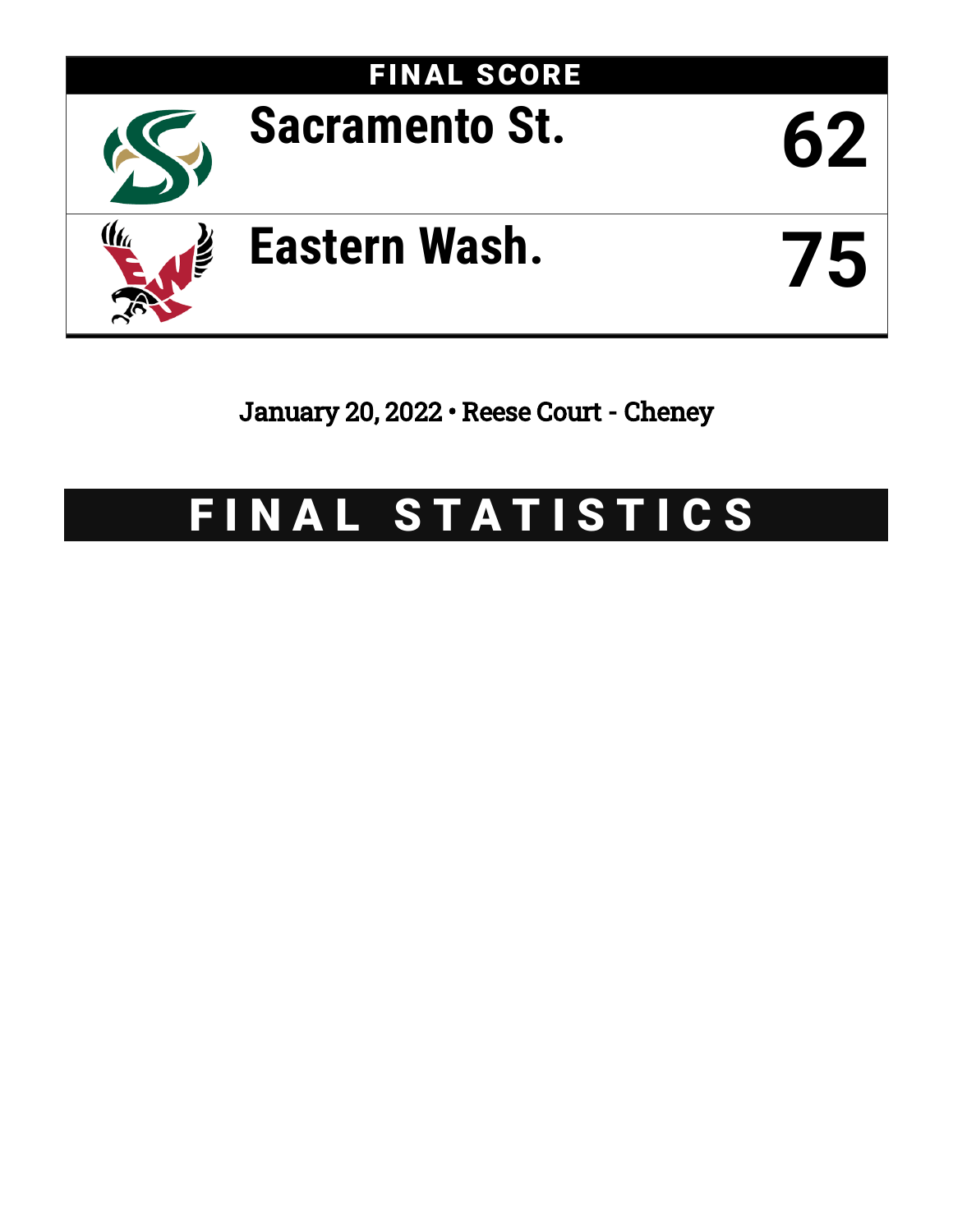# **Official Box Score Sacramento St. vs Eastern Wash. Game Totals -- Final Statistics January 20, 2022 at Reese Court - Cheney**



# **Sacramento St. 62**

| No. | Plaver                  | S  | Pts           | FG       | 3FG      | FТ        | <b>OR</b> | DR       | TR                    | PF            | A            | TO | Blk          | Stl      | Min   | $+/-$ |
|-----|-------------------------|----|---------------|----------|----------|-----------|-----------|----------|-----------------------|---------------|--------------|----|--------------|----------|-------|-------|
| 04  | CHAPPELL, ZACH          | G  |               | $5 - 10$ | $1 - 4$  | $6 - 8$   |           | 0        |                       | 4             | 5            | 2  | 0            | 0        | 36    | -8    |
| 14  | FITZPATRICK, WILLIAM    | G  | 12            | $4 - 8$  | $4 - 7$  | $0 - 0$   | $\Omega$  | 0        | 0                     | 3             | 1            | 0  | 0            | 0        | 37    | $-13$ |
| 21  | KOMAGUM, JONATHAN       | F  | 6             | $2 - 5$  | $0 - 0$  | $2 - 2$   |           | 7        | 8                     | 3             | 0            |    | 1            | 0        | 33    | -6    |
| 22  | <b>WILBON, CAMERON</b>  | F. | 13            | $5 - 11$ | $1 - 3$  | $2 - 2$   | 3         | 2        | 5                     |               |              | 1  | $\mathbf{0}$ |          | 32    | -8    |
| 23  | <b>FOWLER, BRYCE</b>    | G  | 12            | $2 - 13$ | $0 - 1$  | $8 - 10$  | 1.        | 4        | 5                     | 2             | 3            | 2  | 0            | 3        | 33    | $-10$ |
| 01  | HARDEE, TEIANO          | G  | $\mathcal{P}$ | $1 - 4$  | $0 - 2$  | $0 - 2$   |           | 4        | 5                     | $\mathcal{P}$ | $\Omega$     | 0  |              |          | 12    | $-5$  |
| 02  | <b>GREENE, MARCUS</b>   | G  | $\Omega$      | $0 - 1$  | $0 - 1$  | $0 - 0$   | 0         | 0        | 0                     |               | 0            |    | 0            | 0        | 4     | -8    |
| 03  | <b>BARROS III, RICK</b> | G  | $\Omega$      | $0 - 1$  | $0 - 1$  | $0 - 0$   | 0         | 2        | $\mathbf{2}^{\prime}$ | 0             | $\mathbf{0}$ |    | 0            | 0        | 7     | $-3$  |
| 13  | FORD, XAVIER            | G  | 0             | $0 - 0$  | $0 - 0$  | $0 - 0$   | 0         | $\Omega$ | 0                     | 0             | 0            | 0  | 0            | 0        | 3     | $-2$  |
| 32  | <b>CLARKIN, HUGO</b>    | С  | 0             | $0 - 0$  | $0 - 0$  | $0 - 0$   | $\Omega$  | 1        | 1                     | $\Omega$      | $\Omega$     | 0  | $\Omega$     | $\Omega$ | 4     | $-2$  |
|     | <b>TEAM</b>             |    |               |          |          |           |           | 1        | $\overline{2}$        | 0             |              | 0  |              |          |       |       |
|     | <b>TOTALS</b>           |    | 62            | 19-53    | $6 - 19$ | $18 - 24$ | 8         | 21       | 29                    | 16            | 10           | 8  | 2            |          | 5 200 |       |

| <b>Shooting By Period</b><br>Period | FG        | FG%   | 3FG     | 3FG%       | FT        | FT%   | Deadball Rebounds: 2,0<br>Last $FG: 2nd-00:50$            |
|-------------------------------------|-----------|-------|---------|------------|-----------|-------|-----------------------------------------------------------|
| 1st Half                            | $10 - 29$ | 34%   | 4-12    | 33%        | $5-6$     | 83%   | Biagest Run: 7-0                                          |
| 2nd Half                            | $9 - 24$  | 38%   | $2 - 7$ | <b>29%</b> | $13 - 18$ | 72%   | Largest lead: By 2 at 1st-18:41<br>Technical Fouls: None. |
| Game                                | 19-53     | 35.8% | $6-19$  | 31.6%      | $18 - 24$ | 75.0% |                                                           |

# **Eastern Wash. 75**

| No.       | Player                  | S  | Pts           | FG           | 3FG       | FT      | OR | DR       | TR | PF              | A             | TO.           | Blk      | Stl            | Min   | $+/-$          |
|-----------|-------------------------|----|---------------|--------------|-----------|---------|----|----------|----|-----------------|---------------|---------------|----------|----------------|-------|----------------|
| 02        | <b>VENTERS, STEELE</b>  | F. | 14            | $5-9$        | $3-5$     | $1 - 1$ | 0  | 2        | 2  | 4               | 3             | 2             | $\Omega$ | 0              | 23    | 11             |
| 10        | PRICE, ETHAN            | F. | 10            | $4-9$        | $1 - 2$   | $1 - 2$ | 2  | 2        | 4  | 4               | 3             | 2             | $\Omega$ | $\Omega$       | 26    | 10             |
| 11        | <b>BERGERSEN, RYLAN</b> | G  |               | $15 \t 5-11$ | $1-2$     | $4 - 4$ | 3  |          | 4  | 3               | 6             |               |          | $\overline{2}$ | -33   | 6              |
| 13        | ALLEGRI, ANGELO         | F. | 14            | 4-12         | $4 - 9$   | $2 - 2$ | 0  | 14       | 14 | 3               | 2             | $\mathcal{P}$ | $\Omega$ | $\mathbf{0}$   | 36    | $\overline{7}$ |
| <b>20</b> | <b>ACLIESE, LINTON</b>  | F  | 13            | $6 - 14$     | $1 - 2$   | $0 - 0$ | 3  | 5        | 8  | 1               | 1             | $\Omega$      | $\Omega$ | $\Omega$       | 34    | 11             |
| 24        | <b>LANDDECK, MASON</b>  | G. | $\mathcal{P}$ | $1 - 5$      | $0 - 2$   | $0 - 0$ |    | $\Omega$ |    | $\mathcal{P}$   | 3             | $\mathcal{P}$ | $\Omega$ | $\Omega$       | 17    | 5              |
| 31        | JONES, CASEY            | F  | 5             | $2 - 2$      | 1-1       | $0-0$   | 3  | 4        | 7  | 3               | $\Omega$      | 0             | $\Omega$ | $\Omega$       | 9     | 6              |
| 55        | <b>MAGNUSON, ELLIS</b>  | G. | $\mathcal{P}$ | $1 - 3$      | $0 - 1$   | $0 - 0$ |    | $\Omega$ |    | $\mathcal{P}$   | $\mathcal{P}$ | 1             | $\Omega$ | $\Omega$       | 22    | 9              |
|           | <b>TEAM</b>             |    |               |              |           |         | 1  | 2        | 3  | 0               |               | 1             |          |                |       |                |
|           | <b>TOTALS</b>           |    |               | 75 28-65     | $11 - 24$ | $8-9$   | 14 | 30       | 44 | 22 <sub>2</sub> | <b>20</b>     | -11           |          |                | 2 200 |                |
|           |                         |    |               |              |           |         |    |          |    |                 |               |               |          |                |       |                |

| Game                                | 28-65     | 43.1% | $11 - 24$ | 45.8% | 8-9   | 88.9% |   |
|-------------------------------------|-----------|-------|-----------|-------|-------|-------|---|
| 2nd Half                            | $13 - 33$ | 39%   | 6-13      | 46%   | $5-5$ | 100%  |   |
| 1st Half                            | 15-32     | 47%   | 5-11      | 45%   | $3-4$ | 75%   | E |
| <b>Shooting By Period</b><br>Period | FG        | FG%   | 3FG       | 3FG%  | FТ    | FT%   |   |

*Deadball Rebounds:* 3,0 *Last FG:* 2nd-00:37 *Biggest Run:* 8-0 *Largest lead:* By 16 at 2nd-05:06 *Technical Fouls:* None.

| Game Notes:                                               | <b>Score</b>                             | 1st | 2 <sub>nd</sub> | <b>TOT</b> | <b>Points</b>     | <b>SAC</b>     | <b>EWU</b>     |
|-----------------------------------------------------------|------------------------------------------|-----|-----------------|------------|-------------------|----------------|----------------|
| Officials: Gregg Morstein, Juan Corral, Levon<br>Zakarian | <b>SAC</b>                               | 29  | 33              | 62         | In the Paint      | 22             | 32             |
| Attendance: 1075                                          | EWU                                      | 38  | 37              | 75         | Off Turns         |                |                |
|                                                           |                                          |     |                 |            | 2nd Chance        |                |                |
| Start Time: 09:01 PM ET<br>End Time: 11:05 PM ET          | SAC led for 0:35. EWU led for 37:37.     |     |                 |            | <b>Fast Break</b> |                |                |
| Game Duration: 2:04                                       | Game was tied for 1:48.<br>Times tied: 2 |     | Lead Changes: 3 |            | Bench             |                |                |
| Conference Game;                                          |                                          |     |                 |            | Per Poss          | 1.000<br>28/62 | 1.172<br>32/64 |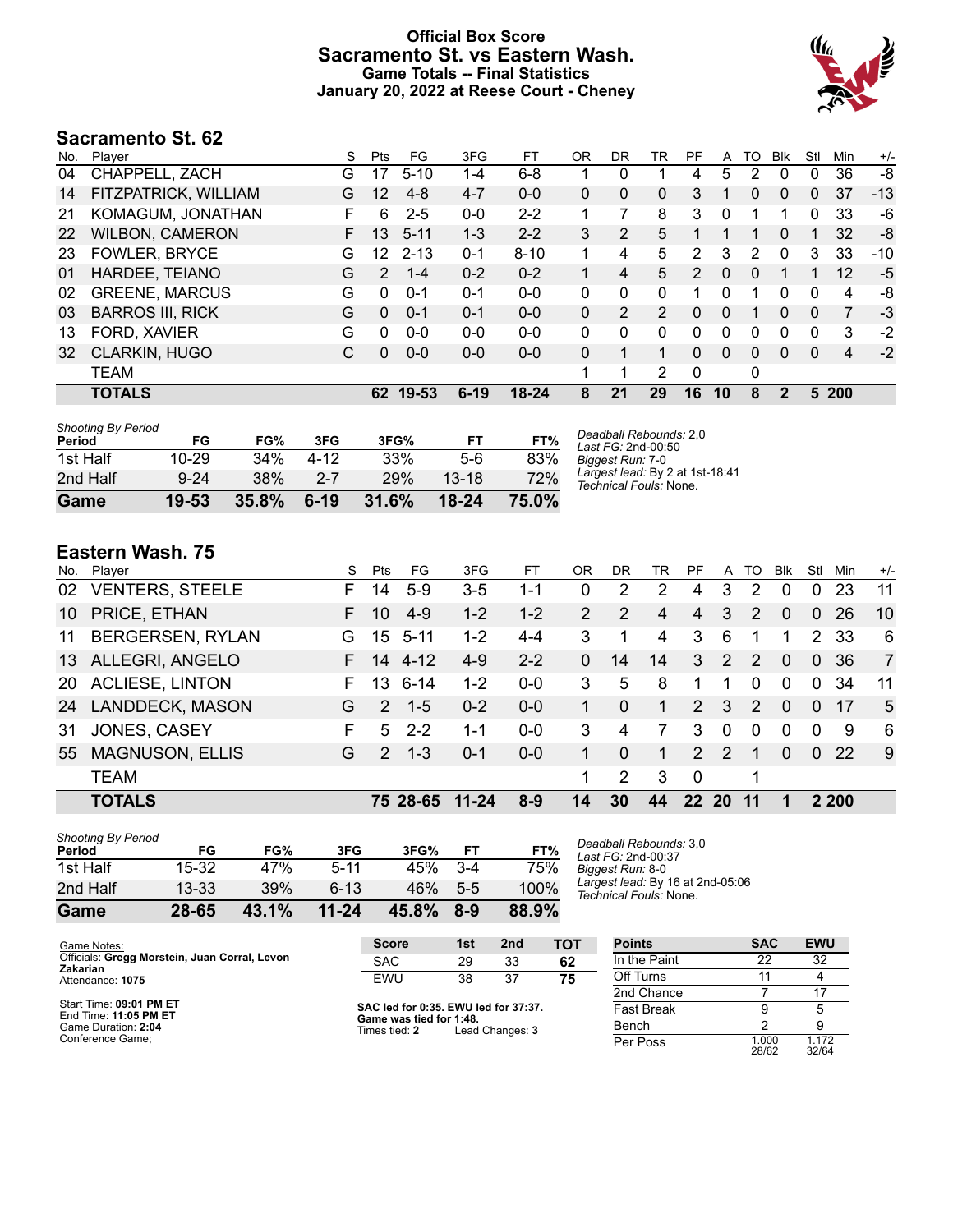# **Official Box Score Sacramento St. vs Eastern Wash. First Half Statistics Only January 20, 2022 at Reese Court - Cheney**



# **Sacramento St. 29**

| No. | Player                  | S  | <b>Pts</b>    | FG        | 3FG      | <b>FT</b> | <b>OR</b>      | <b>DR</b> | TR             | PF | A | TO       | <b>Blk</b>   | Stl          | Min      | $+/-$ |
|-----|-------------------------|----|---------------|-----------|----------|-----------|----------------|-----------|----------------|----|---|----------|--------------|--------------|----------|-------|
| 04  | CHAPPELL, ZACH          | G  |               | 3-6       | 1-3      | $0-0$     | 0              | 0         | 0              | 0  | 3 |          |              | 0            | 19       | $-7$  |
| 14  | FITZPATRICK, WILLIAM    | G  | 6             | $2 - 5$   | $2 - 4$  | $0 - 0$   | 0              | 0         | 0              |    |   | 0        | 0            | 0            | 18       | -9    |
| 21  | KOMAGUM, JONATHAN       | F. | 0             | $0 - 2$   | $0 - 0$  | $0 - 0$   | 1.             | 4         | 5              | 1  | 0 |          | 1            | 0            | 17       | -7    |
| 22  | <b>WILBON, CAMERON</b>  | F. | 7             | $3-6$     | $1 - 2$  | $0 - 0$   | $\overline{2}$ | $\Omega$  | $\overline{2}$ |    |   | 1        | $\Omega$     |              | 13       | $-5$  |
| 23  | <b>FOWLER, BRYCE</b>    | G  |               | $1 - 5$   | $0 - 0$  | $5-6$     |                | 2         | 3              |    |   |          | 0            |              | 18       | -8    |
| 01  | HARDEE, TEIANO          | G  | $\mathcal{P}$ | $1 - 4$   | $0 - 2$  | $0 - 0$   |                | 2         | 3              |    | 0 | 0        | $\Omega$     |              | 6        | $-3$  |
| 02  | <b>GREENE, MARCUS</b>   | G  | 0             | $0 - 0$   | $0 - 0$  | $0 - 0$   | 0              | 0         | 0              | 1  | 0 |          | 0            | 0            | 1        | $-2$  |
| 03  | <b>BARROS III, RICK</b> | G  | $\Omega$      | $0 - 1$   | $0 - 1$  | $0 - 0$   | 0              | 2         | $\overline{2}$ | 0  | 0 | $\Omega$ | $\Omega$     | $\Omega$     | 5        | $-2$  |
| 13  | FORD, XAVIER            | G  | 0             | $0 - 0$   | $0 - 0$  | $0 - 0$   | 0              | 0         | 0              | 0  | 0 | 0        | $\Omega$     | 0            | $\Omega$ | 0     |
| 32  | <b>CLARKIN, HUGO</b>    | С  | $\Omega$      | $0 - 0$   | $0 - 0$  | $0 - 0$   | 0              | 1         |                | 0  | 0 | 0        | $\mathbf{0}$ | $\mathbf{0}$ | 3        | $-2$  |
|     | <b>TEAM</b>             |    |               |           |          |           |                | 0         |                | 0  |   | 0        |              |              |          |       |
|     | <b>TOTALS</b>           |    | 29            | $10 - 29$ | $4 - 12$ | $5-6$     | 6              | 11        | 17             | 6  | 6 | 5        |              | 3            | 100      |       |
|     |                         |    |               |           |          |           |                |           |                |    |   |          |              |              |          |       |

| <b>Shooting By Period</b><br>Period | FG    | FG%    | 3FG    | 3FG%  |       | FT%   | Deadball Rebounds: 2,0<br>Last FG Half: SAC 2nd-00:50 |
|-------------------------------------|-------|--------|--------|-------|-------|-------|-------------------------------------------------------|
| 1st Half                            | 10-29 | $34\%$ | $4-12$ | 33%   | 5-6   | 83%   |                                                       |
| Game                                | 19-53 | 35.8%  | $6-19$ | 31.6% | 18-24 | 75.0% |                                                       |

# **Eastern Wash. 38**

| No.       | Plaver                  | S  | <b>Pts</b>    | FG       | 3FG     | <b>FT</b> | <b>OR</b>      | <b>DR</b> | <b>TR</b>     | PF       | A        | TO.            | <b>Blk</b> | Stl      | Min      | $+/-$          |
|-----------|-------------------------|----|---------------|----------|---------|-----------|----------------|-----------|---------------|----------|----------|----------------|------------|----------|----------|----------------|
| 02        | <b>VENTERS, STEELE</b>  | F  | 8             | 3-5      | $2 - 3$ | $0 - 0$   | 0              |           |               | 2        |          |                |            | 0        | 12       | 6              |
| 10        | PRICE, ETHAN            | F  | 7             | $3 - 7$  | $0 - 1$ | $1 - 2$   | $\overline{2}$ | 2         | 4             |          |          |                | 0          | 0        | 17       | $\overline{7}$ |
| 11        | <b>BERGERSEN, RYLAN</b> | G  | 6             | $2 - 2$  | $0-0$   | $2 - 2$   |                | $\Omega$  | 1             | 2        | 4        | 1              |            | 1        | 16       | 6              |
| 13        | ALLEGRI, ANGELO         | F. | 9             | $3-6$    | $3 - 4$ | $0 - 0$   | $\Omega$       | 6         | 6             |          | 1        | 0              | $\Omega$   | $\Omega$ | 18       | 9              |
| <b>20</b> | <b>ACLIESE, LINTON</b>  | F  | 6             | $3 - 7$  | $0 - 1$ | $0-0$     | 1              | 3         | 4             | $\Omega$ | 0        | $\Omega$       | $\Omega$   | $\Omega$ | 18       | 11             |
| 24        | LANDDECK, MASON         | G  | $\mathcal{P}$ | $1 - 4$  | $0 - 1$ | $0 - 0$   | $\Omega$       | $\Omega$  | $\Omega$      | 1        | 1        | $\overline{2}$ | $\Omega$   | $\Omega$ | 9        | 2              |
| 31        | JONES, CASEY            | F  | 0             | $0 - 0$  | $0-0$   | $0-0$     | 0              | $\Omega$  | $\Omega$      | $\Omega$ | $\Omega$ | 0              | $\Omega$   | $\Omega$ | $\Omega$ | $\Omega$       |
| 55        | <b>MAGNUSON, ELLIS</b>  | G. | $\Omega$      | $0 - 1$  | $0 - 1$ | $0 - 0$   |                | $\Omega$  |               |          | 1        | 0              | $\Omega$   | $\Omega$ | 11       | $\overline{4}$ |
|           | <b>TEAM</b>             |    |               |          |         |           | 0              | 2         | $\mathcal{P}$ | $\Omega$ |          | 0              |            |          |          |                |
|           | <b>TOTALS</b>           |    |               | 38 15-32 | $5-11$  | $3 - 4$   | 5              | 14        | 19            | 8        | 9        | 5              |            | 1        | 100      |                |
|           |                         |    |               |          |         |           |                |           |               |          |          |                |            |          |          |                |

| <b>Shooting By Period</b><br>Period | FG    | FG%   | 3FG       | 3FG%  |       | FT%   |
|-------------------------------------|-------|-------|-----------|-------|-------|-------|
| 1st Half                            | 15-32 | 47%   | $5 - 11$  | 45%   | $3-4$ | 75%   |
| Game                                | 28-65 | 43.1% | $11 - 24$ | 45.8% | $8-9$ | 88.9% |

*Deadball Rebounds:* 3,0 *Last FG Half:* EWU 2nd-00:37

| Game Notes:                                               | <b>Score</b> | 1st | 2 <sub>nd</sub> | <b>TOT</b> | <b>Points (This Period)</b> | <b>SAC</b>     | <b>EWU</b>     |
|-----------------------------------------------------------|--------------|-----|-----------------|------------|-----------------------------|----------------|----------------|
| Officials: Gregg Morstein, Juan Corral, Levon<br>Zakarian | <b>SAC</b>   | 29  | 33              | 62         | In the Paint                |                | 18             |
| Attendance: 1075                                          | <b>EWU</b>   | 38  | 37              | 75         | Off Turns                   |                |                |
|                                                           |              |     |                 |            | 2nd Chance                  |                |                |
| Start Time: 09:01 PM ET<br>End Time: 11:05 PM ET          |              |     |                 |            | <b>Fast Break</b>           |                |                |
| Game Duration: 2:04                                       |              |     |                 |            | Bench                       |                |                |
| Conference Game:                                          |              |     |                 |            | Per Poss                    | 0.967<br>13/30 | 1.118<br>17/34 |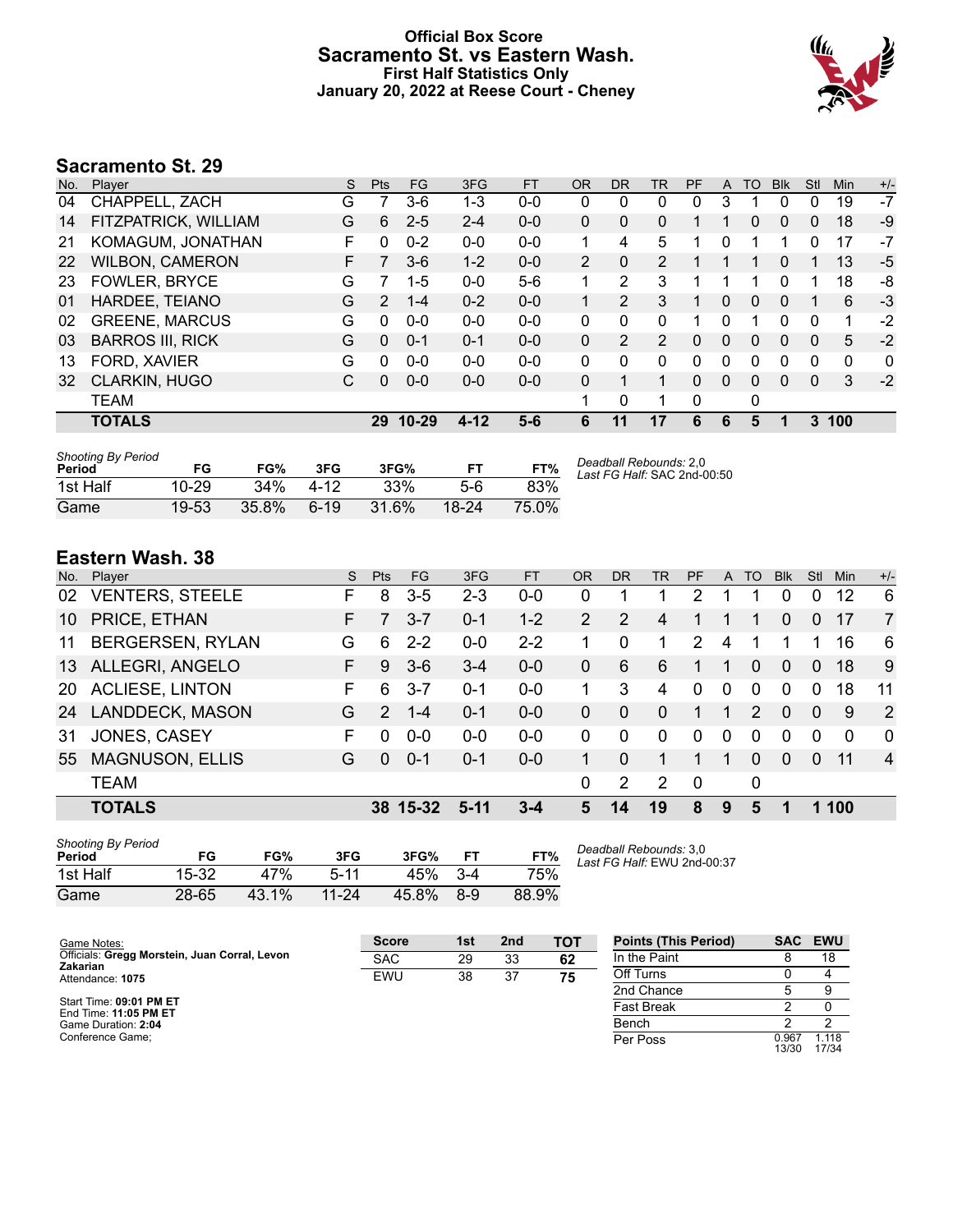# **Official Play-By-Play Sacramento St. vs Eastern Wash. First Half January 20, 2022 at Reese Court - Cheney**



#### **Period 1**

<mark>Starters:</mark><br>Sacramento St.: 4 CHAPPELL,ZACH (G); 14 FITZPATRICK,WILLIAM (G); 21 KOMAGUM,JONATHAN (F); 22 WILBON,CAMERON (F); 23 FOWLER,BRYCE (G);<br>Eastern Wash.: 2 VENTERS,STEELE (F); 10 PRICE,ETHAN (F); 11 BERGERSEN,RYLAN

| Time           | <b>VISITORS: Sacramento St.</b>     | <b>Score</b> | <b>Margin</b>  | HOME: Eastern Wash.                    |
|----------------|-------------------------------------|--------------|----------------|----------------------------------------|
| 19:34          |                                     |              |                | MISSED LAYUP by PRICE, ETHAN           |
| 19:34          | BLOCK by KOMAGUM, JONATHAN          |              |                |                                        |
| 19:32          | REBOUND (DEF) by KOMAGUM, JONATHAN  |              |                |                                        |
| 19:27          | GOOD! JUMPER by CHAPPELL, ZACH [FB] | $0 - 2$      | V <sub>2</sub> |                                        |
| 19:08          |                                     | $3-2$        | H <sub>1</sub> | GOOD! 3PTR by ALLEGRI, ANGELO          |
| 19:08          |                                     |              |                | ASSIST by VENTERS, STEELE              |
| 18:41          | GOOD! 3PTR by FITZPATRICK, WILLIAM  | $3-5$        | V <sub>2</sub> |                                        |
| 18:41          | ASSIST by WILBON, CAMERON           |              |                |                                        |
| 18:25          |                                     | $5-5$        | T.             | GOOD! LAYUP by BERGERSEN, RYLAN        |
| 17:58          | MISSED 3PTR by FITZPATRICK, WILLIAM |              |                |                                        |
| 17:55          |                                     |              |                | REBOUND (DEF) by ALLEGRI, ANGELO       |
| 17:39          |                                     | $8 - 5$      | $H_3$          | GOOD! 3PTR by ALLEGRI, ANGELO          |
| 17:39          |                                     |              |                | ASSIST by BERGERSEN, RYLAN             |
| 17:18          | GOOD! 3PTR by WILBON, CAMERON       | $8 - 8$      | T.             |                                        |
| 17:18          | ASSIST by FOWLER, BRYCE             |              |                |                                        |
| 16:49          |                                     | $10-8$       | H <sub>2</sub> | GOOD! JUMPER by PRICE, ETHAN [PNT]     |
| 16:49          |                                     |              |                | ASSIST by BERGERSEN, RYLAN             |
| 16:31<br>16:31 | MISSED JUMPER by CHAPPELL, ZACH     |              |                |                                        |
|                | REBOUND (OFF) by WILBON, CAMERON    |              |                | BLOCK by BERGERSEN, RYLAN              |
| 16:26<br>16:19 |                                     |              |                | FOUL (PERSONAL) by BERGERSEN, RYLAN    |
| 16:19          | GOOD! FT by FOWLER, BRYCE           | $10-9$       | H1             |                                        |
| 16:19          | MISSED FT by FOWLER, BRYCE          |              |                |                                        |
| 16:19          | REBOUND (OFF) by FOWLER, BRYCE      |              |                |                                        |
| 16:15          | TURNOVER (TRAVEL) by FOWLER, BRYCE  |              |                |                                        |
| 16:02          |                                     | $13-9$       | H <sub>4</sub> | GOOD! 3PTR by VENTERS, STEELE          |
| 16:02          |                                     |              |                | ASSIST by PRICE, ETHAN                 |
| 15:39          | MISSED LAYUP by FOWLER, BRYCE       |              |                |                                        |
| 15:37          |                                     |              |                | REBOUND (DEF) by PRICE, ETHAN          |
| 15:35          | FOUL (PERSONAL) by FOWLER, BRYCE    |              |                |                                        |
| 15:35          |                                     |              |                |                                        |
| 15:35          | SUB OUT: FOWLER, BRYCE              |              |                |                                        |
| 15:35          | SUB IN: HARDEE, TEIANO              |              |                |                                        |
| 15:21          |                                     | $15-9$       | H <sub>6</sub> | GOOD! LAYUP by ACLIESE, LINTON         |
| 15:21          |                                     |              |                | ASSIST by BERGERSEN, RYLAN             |
| 15:06          | GOOD! JUMPER by CHAPPELL, ZACH      | $15-11$      | H4             |                                        |
| 14:50          |                                     |              |                | MISSED 3PTR by VENTERS, STEELE         |
| 14:46          | REBOUND (DEF) by KOMAGUM, JONATHAN  |              |                |                                        |
| 14:37          | MISSED JUMPER by WILBON, CAMERON    |              |                |                                        |
| 14:33          | REBOUND (OFF) by KOMAGUM, JONATHAN  |              |                |                                        |
| 14:32          | MISSED LAYUP by KOMAGUM, JONATHAN   |              |                |                                        |
| 14:30          |                                     |              |                | REBOUND (DEF) by ALLEGRI, ANGELO       |
| 14:13          |                                     |              |                | MISSED 3PTR by PRICE, ETHAN            |
| 14:11          |                                     |              |                | REBOUND (OFF) by BERGERSEN, RYLAN      |
| 14:09          |                                     | 18-11        | H 7            | GOOD! 3PTR by ALLEGRI, ANGELO          |
| 14:09          |                                     |              |                | ASSIST by BERGERSEN, RYLAN             |
| 13:51          | GOOD! LAYUP by HARDEE, TEIANO       | $18-13$      | H <sub>5</sub> |                                        |
| 13:51<br>13:32 | ASSIST by CHAPPELL, ZACH            |              |                | TURNOVER (LOSTBALL) by VENTERS, STEELE |
| 13:32          | STEAL by HARDEE, TEIANO             |              |                |                                        |
| 13:20          | MISSED JUMPER by WILBON, CAMERON    |              |                |                                        |
| 13:20          |                                     |              |                | REBOUND (DEF) by TEAM                  |
| 13:19          |                                     |              |                | SUB OUT: PRICE, ETHAN                  |
| 13:19          |                                     |              |                | SUB IN: MAGNUSON, ELLIS                |
| 13:19          | SUB OUT: FITZPATRICK, WILLIAM       |              |                |                                        |
| 13:19          | SUB OUT: KOMAGUM, JONATHAN          |              |                |                                        |
| 13:19          | SUB OUT: WILBON, CAMERON            |              |                |                                        |
| 13:19          | SUB IN: BARROS III, RICK            |              |                |                                        |
| 13:19          | SUB IN: FOWLER, BRYCE               |              |                |                                        |
| 13:19          | SUB IN: CLARKIN, HUGO               |              |                |                                        |
| 13:03          |                                     |              |                | MISSED LAYUP by ALLEGRI, ANGELO        |
| 13:01          | REBOUND (DEF) by HARDEE, TEIANO     |              |                |                                        |
| 12:37          | MISSED JUMPER by FOWLER, BRYCE      |              |                |                                        |
| 12:34          | REBOUND (OFF) by HARDEE, TEIANO     |              |                |                                        |
| 12:31          | MISSED LAYUP by FOWLER, BRYCE       |              |                |                                        |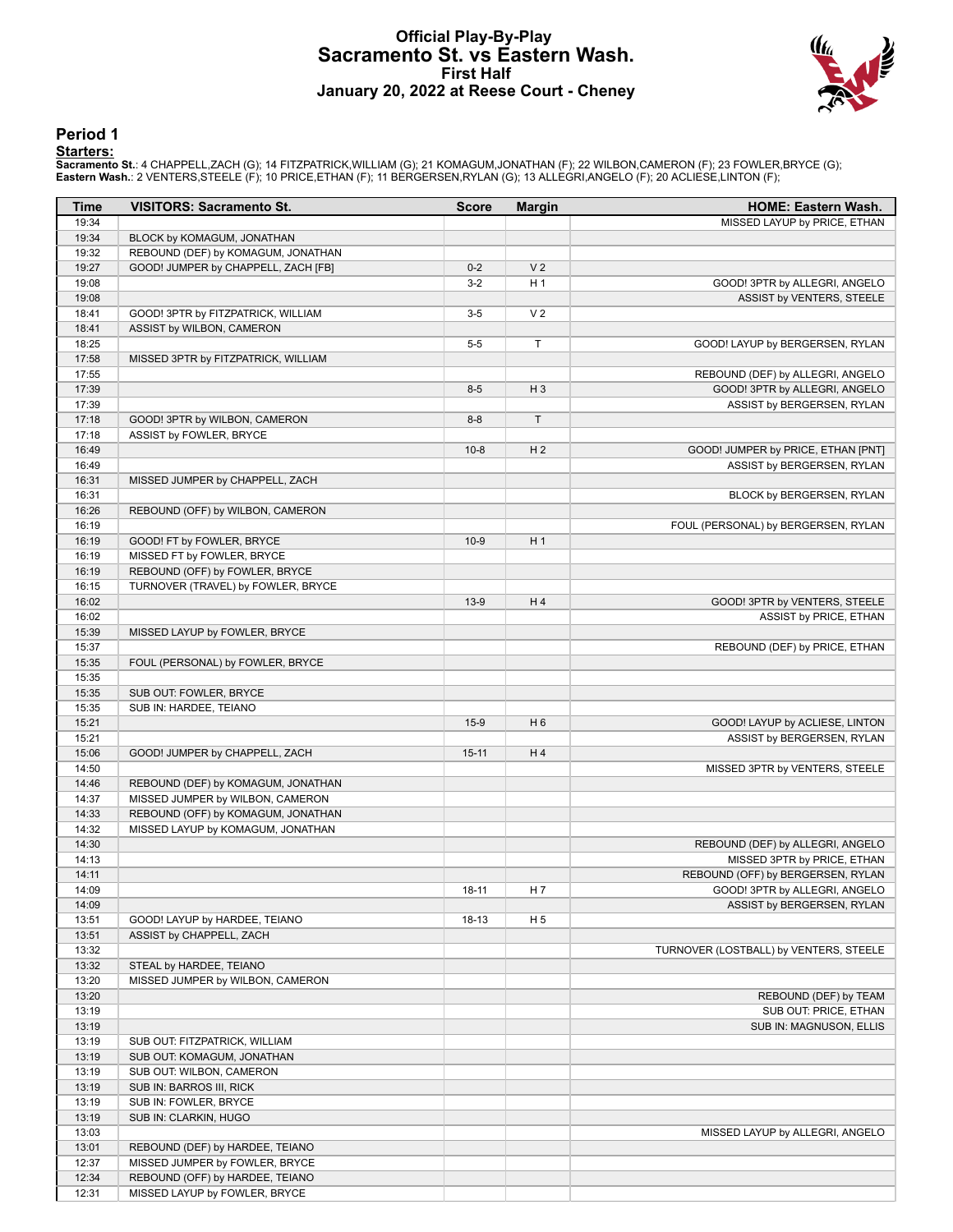| Time           | <b>VISITORS: Sacramento St.</b>         | <b>Score</b> | <b>Margin</b>  | <b>HOME: Eastern Wash.</b>                                   |
|----------------|-----------------------------------------|--------------|----------------|--------------------------------------------------------------|
| 12:30          |                                         |              |                | REBOUND (DEF) by ACLIESE, LINTON                             |
| 12:20          |                                         |              |                | MISSED LAYUP by ACLIESE, LINTON                              |
| 12:19          | REBOUND (DEF) by BARROS III, RICK       |              |                |                                                              |
| 12:06          |                                         |              |                | FOUL (PERSONAL) by VENTERS, STEELE                           |
| 12:00          | MISSED 3PTR by HARDEE, TEIANO           |              |                |                                                              |
| 11:57          |                                         |              |                | REBOUND (DEF) by ALLEGRI, ANGELO                             |
| 11:42          |                                         |              |                | MISSED JUMPER by ACLIESE, LINTON                             |
| 11:39          | REBOUND (DEF) by HARDEE, TEIANO         |              |                |                                                              |
| 11:34          |                                         |              |                | FOUL (PERSONAL) by VENTERS, STEELE                           |
| 11:34          |                                         |              |                |                                                              |
| 11:34          | SUB OUT: HARDEE, TEIANO                 |              |                |                                                              |
| 11:34          | SUB OUT: CHAPPELL, ZACH                 |              |                |                                                              |
| 11:34          | SUB IN: GREENE, MARCUS                  |              |                |                                                              |
| 11:34          | SUB IN: FITZPATRICK, WILLIAM            |              |                |                                                              |
| 11:34          |                                         |              |                | SUB OUT: VENTERS, STEELE                                     |
| 11:34          |                                         |              |                | SUB IN: LANDDECK, MASON                                      |
| 11:31          | MISSED 3PTR by BARROS III, RICK         |              |                |                                                              |
| 11:27          |                                         |              |                | REBOUND (DEF) by ALLEGRI, ANGELO                             |
| 11:10          |                                         |              |                | MISSED 3PTR by ACLIESE, LINTON                               |
| 11:07          |                                         |              |                | REBOUND (OFF) by MAGNUSON, ELLIS                             |
| 11:01<br>10:59 |                                         |              |                | MISSED 3PTR by ALLEGRI, ANGELO                               |
|                |                                         |              |                | REBOUND (OFF) by TEAM                                        |
| 10:59<br>10:59 | FOUL (PERSONAL) by GREENE, MARCUS       | 19-13        | H <sub>6</sub> |                                                              |
| 10:59          |                                         | $20-13$      | H 7            | GOOD! FT by BERGERSEN, RYLAN<br>GOOD! FT by BERGERSEN, RYLAN |
| 10:57          |                                         |              |                | MISSED LAYUP by ALLEGRI, ANGELO                              |
| 10:53          | REBOUND (DEF) by CLARKIN, HUGO          |              |                |                                                              |
| 10:32          | TURNOVER (BADPASS) by GREENE, MARCUS    |              |                |                                                              |
| 10:32          |                                         |              |                | SUB OUT: ACLIESE, LINTON                                     |
| 10:32          |                                         |              |                | SUB IN: PRICE, ETHAN                                         |
| 10:32          | SUB OUT: GREENE, MARCUS                 |              |                |                                                              |
| 10:32          | SUB OUT: BARROS III, RICK               |              |                |                                                              |
| 10:32          | SUB OUT: CLARKIN, HUGO                  |              |                |                                                              |
| 10:32          | SUB IN: CHAPPELL, ZACH                  |              |                |                                                              |
| 10:32          | SUB IN: KOMAGUM, JONATHAN               |              |                |                                                              |
| 10:32          | SUB IN: WILBON, CAMERON                 |              |                |                                                              |
| 10:21          | FOUL (PERSONAL) by KOMAGUM, JONATHAN    |              |                |                                                              |
| 10:21          |                                         | $21 - 13$    | H <sub>8</sub> | GOOD! FT by PRICE, ETHAN                                     |
| 10:21          |                                         |              |                | MISSED FT by PRICE, ETHAN                                    |
| 10:21          | REBOUND (DEF) by KOMAGUM, JONATHAN      |              |                |                                                              |
| 09:55          | GOOD! 3PTR by CHAPPELL, ZACH            | $21 - 16$    | H <sub>5</sub> |                                                              |
| 09:55          | ASSIST by FITZPATRICK, WILLIAM          |              |                |                                                              |
| 09:39          |                                         | $23-16$      | H <sub>7</sub> | GOOD! LAYUP by PRICE, ETHAN                                  |
| 09:39          |                                         |              |                | ASSIST by LANDDECK, MASON                                    |
| 09:18          | GOOD! LAYUP by FOWLER, BRYCE            | $23 - 18$    | H <sub>5</sub> |                                                              |
| 09:12          |                                         | $25-18$      | H 7            | GOOD! LAYUP by BERGERSEN, RYLAN                              |
| 09:12          |                                         |              |                | ASSIST by MAGNUSON, ELLIS                                    |
| 08:59          |                                         |              |                | FOUL (PERSONAL) by ALLEGRI, ANGELO                           |
| 08:39          | MISSED LAYUP by FITZPATRICK, WILLIAM    |              |                |                                                              |
| 08:36          | REBOUND (OFF) by WILBON, CAMERON        |              |                |                                                              |
| 08:35          | GOOD! LAYUP by WILBON, CAMERON          | $25 - 20$    | H <sub>5</sub> |                                                              |
| 08:18          |                                         |              |                | MISSED 3PTR by MAGNUSON, ELLIS                               |
| 08:14          | REBOUND (DEF) by KOMAGUM, JONATHAN      |              |                |                                                              |
| 08:12          |                                         |              |                | FOUL (PERSONAL) by MAGNUSON, ELLIS                           |
| 08:12          |                                         |              |                | SUB OUT: ALLEGRI, ANGELO                                     |
| 08:12          |                                         |              |                | SUB IN: ACLIESE, LINTON                                      |
| 07:58          | MISSED 3PTR by CHAPPELL, ZACH           |              |                |                                                              |
| 07:54          |                                         |              |                | REBOUND (DEF) by ACLIESE, LINTON                             |
| 07:50          |                                         |              |                | TURNOVER (TRAVEL) by LANDDECK, MASON                         |
| 07:50          |                                         |              |                |                                                              |
| 07:45          | TURNOVER (BADPASS) by CHAPPELL, ZACH    |              |                |                                                              |
| 07:45          |                                         |              |                | STEAL by BERGERSEN, RYLAN                                    |
| 07:38          |                                         |              |                | TURNOVER (BADPASS) by LANDDECK, MASON                        |
| 07:38          | STEAL by WILBON, CAMERON                |              |                |                                                              |
| 07:17          | MISSED JUMPER by KOMAGUM, JONATHAN      |              |                |                                                              |
| 07:16          |                                         |              |                | REBOUND (DEF) by TEAM                                        |
| 06:54          |                                         |              |                | TURNOVER (BADPASS) by BERGERSEN, RYLAN                       |
| 06:54          | STEAL by FOWLER, BRYCE                  |              |                |                                                              |
| 06:35          | TURNOVER (TRAVEL) by KOMAGUM, JONATHAN  |              |                |                                                              |
| 06:20          |                                         |              |                | FOUL (OFF) by PRICE, ETHAN                                   |
| 06:20          |                                         |              |                | TURNOVER (OFFENSIVE) by PRICE, ETHAN                         |
| 06:20          |                                         |              |                | SUB OUT: BERGERSEN, RYLAN                                    |
| 06:20<br>05:59 | FOUL (OFF) by WILBON, CAMERON           |              |                | SUB IN: ALLEGRI, ANGELO                                      |
| 05:59          | TURNOVER (OFFENSIVE) by WILBON, CAMERON |              |                |                                                              |
| 05:46          |                                         |              |                | MISSED 3PTR by LANDDECK, MASON                               |
|                |                                         |              |                |                                                              |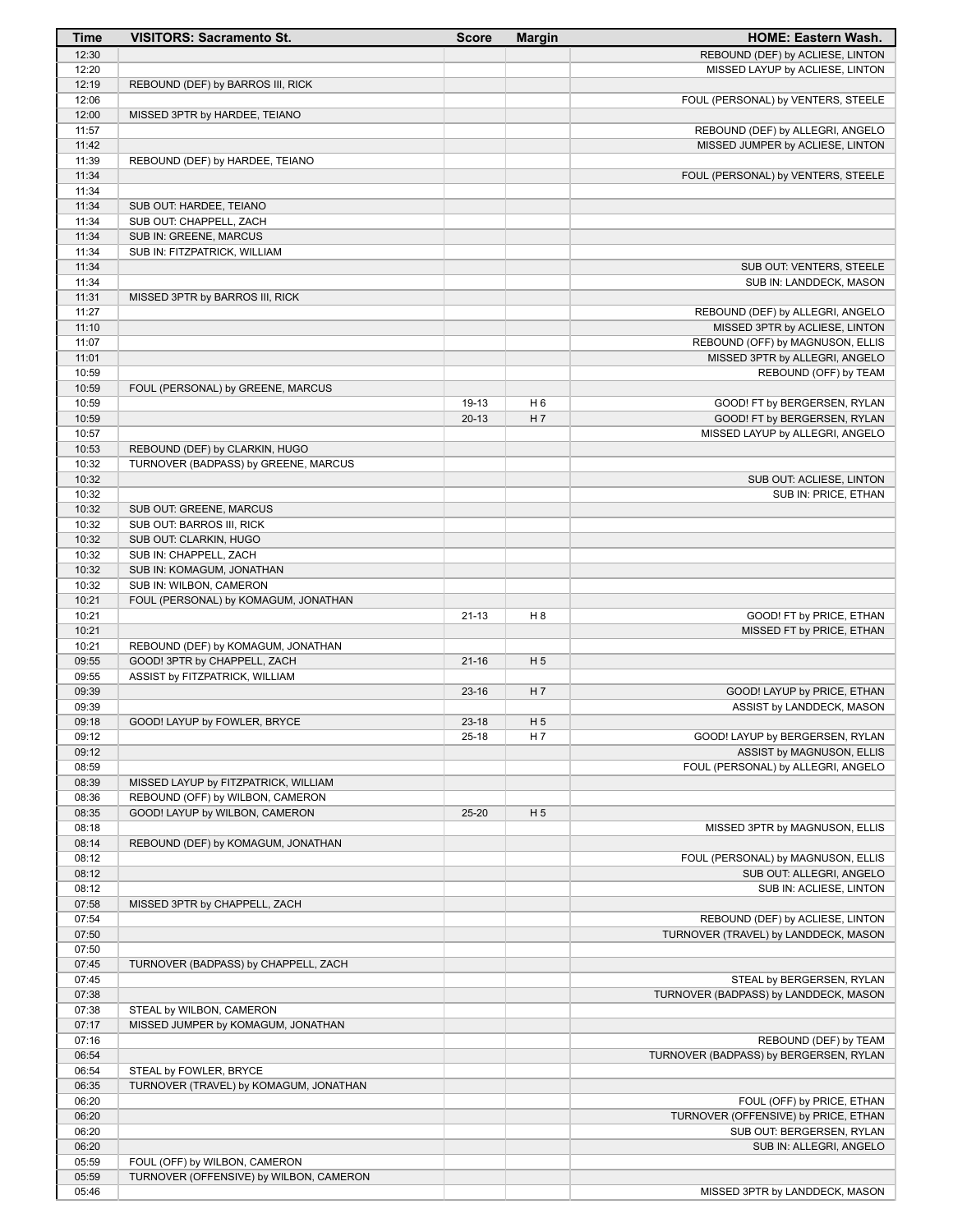| Time  | <b>VISITORS: Sacramento St.</b>         | <b>Score</b> | <b>Margin</b>  | <b>HOME: Eastern Wash.</b>          |
|-------|-----------------------------------------|--------------|----------------|-------------------------------------|
| 05:42 | REBOUND (DEF) by FOWLER, BRYCE          |              |                |                                     |
| 05:38 | MISSED 3PTR by CHAPPELL, ZACH           |              |                |                                     |
| 05:35 |                                         |              |                | REBOUND (DEF) by ALLEGRI, ANGELO    |
| 05:22 |                                         |              |                | MISSED LAYUP by LANDDECK, MASON     |
| 05:21 |                                         |              |                | REBOUND (OFF) by PRICE, ETHAN       |
| 05:21 |                                         | $27 - 20$    | H 7            | GOOD! DUNK by PRICE, ETHAN          |
| 05:21 | TIMEOUT 30SEC                           |              |                |                                     |
| 05:21 |                                         |              |                | SUB OUT: LANDDECK, MASON            |
| 05:21 |                                         |              |                | SUB IN: VENTERS, STEELE             |
| 04:57 | MISSED 3PTR by WILBON, CAMERON          |              |                |                                     |
| 04:54 |                                         |              |                | REBOUND (DEF) by VENTERS, STEELE    |
| 04:36 |                                         | 29-20        | H9             | GOOD! LAYUP by ACLIESE, LINTON      |
| 04:10 | GOOD! LAYUP by WILBON, CAMERON          | 29-22        | H <sub>7</sub> |                                     |
| 04:10 | ASSIST by CHAPPELL, ZACH                |              |                |                                     |
| 04:01 | SUB OUT: WILBON, CAMERON                |              |                |                                     |
| 04:01 | SUB IN: HARDEE, TEIANO                  |              |                |                                     |
| 03:56 | FOUL (PERSONAL) by FITZPATRICK, WILLIAM |              |                |                                     |
| 03:56 |                                         |              |                |                                     |
| 03:53 |                                         | $32 - 22$    | H 10           | GOOD! 3PTR by VENTERS, STEELE       |
| 03:53 |                                         |              |                | ASSIST by ALLEGRI, ANGELO           |
| 03:32 | MISSED 3PTR by HARDEE, TEIANO           |              |                |                                     |
| 03:27 |                                         |              |                | REBOUND (DEF) by ACLIESE, LINTON    |
| 03:16 |                                         |              |                | MISSED LAYUP by PRICE, ETHAN        |
| 03:13 | REBOUND (DEF) by FOWLER, BRYCE          |              |                |                                     |
| 02:55 | GOOD! 3PTR by FITZPATRICK, WILLIAM      | 32-25        | H <sub>7</sub> |                                     |
| 02:55 | ASSIST by CHAPPELL, ZACH                |              |                |                                     |
| 02:39 |                                         | 34-25        | H9             | GOOD! JUMPER by VENTERS, STEELE     |
| 02:18 | MISSED LAYUP by HARDEE, TEIANO          |              |                |                                     |
| 02:18 |                                         |              |                | REBOUND (DEF) by PRICE, ETHAN       |
| 02:18 | FOUL (PERSONAL) by HARDEE, TEIANO       |              |                |                                     |
| 02:18 |                                         |              |                | SUB OUT: VENTERS, STEELE            |
| 02:18 |                                         |              |                | SUB OUT: MAGNUSON, ELLIS            |
| 02:18 |                                         |              |                | SUB IN: BERGERSEN, RYLAN            |
| 02:18 |                                         |              |                | SUB IN: LANDDECK, MASON             |
| 02:18 | SUB OUT: HARDEE, TEIANO                 |              |                |                                     |
| 02:18 | SUB IN: BARROS III, RICK                |              |                |                                     |
| 02:07 |                                         |              |                | MISSED JUMPER by LANDDECK, MASON    |
| 02:05 | REBOUND (DEF) by BARROS III, RICK       |              |                |                                     |
| 01:40 | MISSED 3PTR by FITZPATRICK, WILLIAM     |              |                |                                     |
| 01:38 |                                         |              |                | REBOUND (DEF) by ALLEGRI, ANGELO    |
| 01:17 |                                         |              |                | MISSED LAYUP by ACLIESE, LINTON     |
| 01:14 |                                         |              |                | REBOUND (OFF) by ACLIESE, LINTON    |
| 01:14 |                                         | 36-25        | H 11           | GOOD! LAYUP by ACLIESE, LINTON      |
| 00:50 |                                         |              |                | FOUL (PERSONAL) by LANDDECK, MASON  |
| 00:50 | GOOD! FT by FOWLER, BRYCE               | 36-26        | H 10           |                                     |
| 00:50 |                                         |              |                | TIMEOUT 30SEC                       |
| 00:50 | GOOD! FT by FOWLER, BRYCE               | 36-27        | H9             |                                     |
| 00:43 |                                         | 38-27        | H 11           | GOOD! LAYUP by LANDDECK, MASON      |
| 00:17 | MISSED LAYUP by FOWLER, BRYCE           |              |                |                                     |
| 00:17 | REBOUND (OFF) by TEAM                   |              |                |                                     |
| 00:13 |                                         |              |                | FOUL (PERSONAL) by BERGERSEN, RYLAN |
| 00:13 | GOOD! FT by FOWLER, BRYCE               | 38-28        | H 10           |                                     |
| 00:13 |                                         |              |                | SUB OUT: BERGERSEN, RYLAN           |
| 00:13 |                                         |              |                | SUB IN: VENTERS, STEELE             |
| 00:13 | GOOD! FT by FOWLER, BRYCE               | 38-29        | H9             |                                     |
| 00:01 |                                         |              |                | MISSED JUMPER by VENTERS, STEELE    |
| 00:00 |                                         |              |                | MISSED LAYUP by PRICE, ETHAN        |
| 00:00 |                                         |              |                | REBOUND (OFF) by TEAM               |
| 00:00 |                                         |              |                | REBOUND (OFF) by PRICE, ETHAN       |

# **Sacramento St. 29, Eastern Wash. 38**

| <b>Points (This Period)</b> | <b>SAC</b>     | <b>EWU</b>     |
|-----------------------------|----------------|----------------|
| In the Paint                |                | 18             |
| Off Turns                   |                |                |
| 2nd Chance                  | 5              |                |
| <b>Fast Break</b>           |                |                |
| Bench                       |                |                |
| Per Poss                    | 0.967<br>13/30 | 1.118<br>17/34 |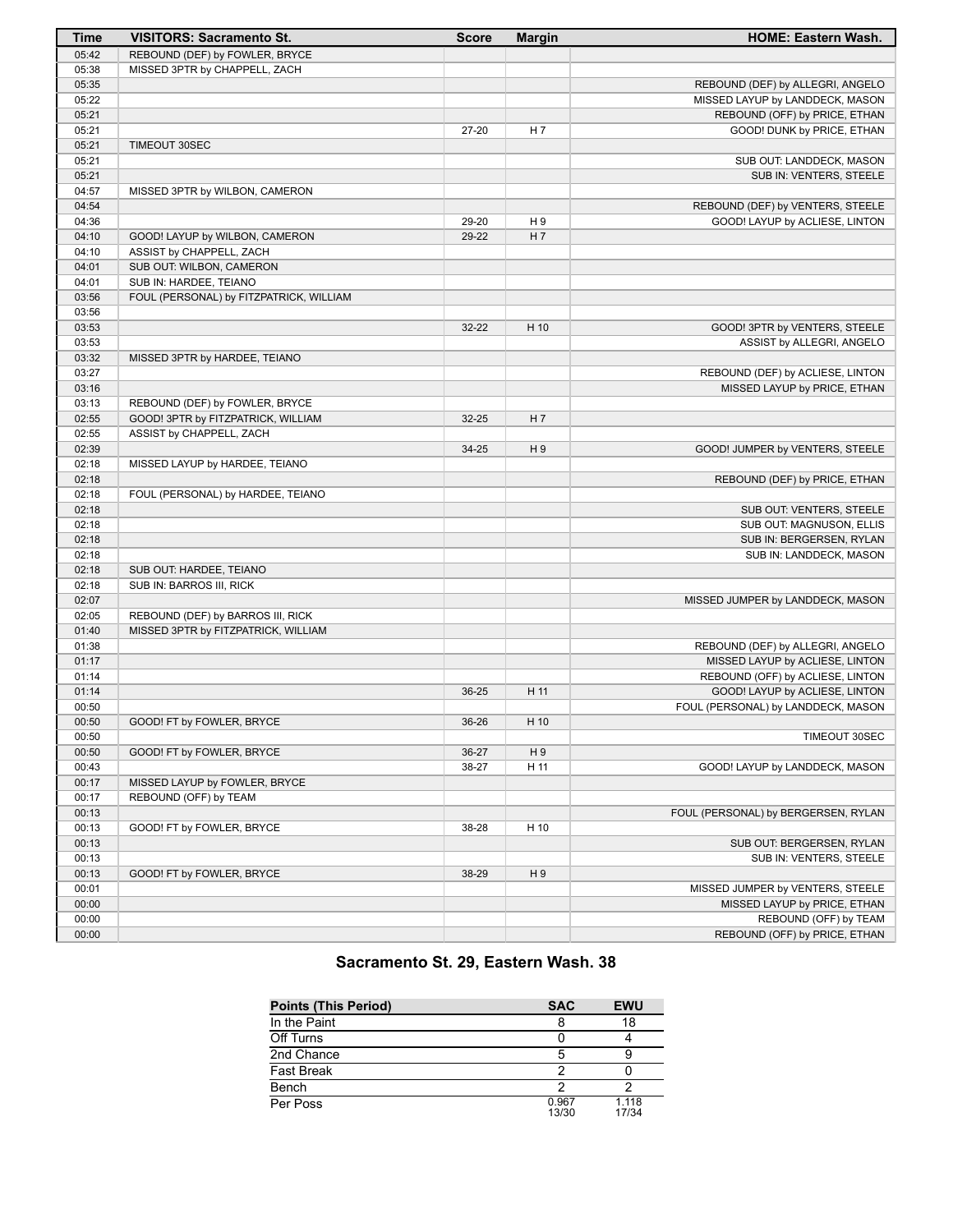# **Official Box Score Sacramento St. vs Eastern Wash. Second Half Statistics Only January 20, 2022 at Reese Court - Cheney**



# **Sacramento St. 33**

| No. | Plaver                  | S  | <b>Pts</b> | <b>FG</b> | 3FG     | <b>FT</b> | <b>OR</b> | DR       | TR             | <b>PF</b>      | A        | TO       | <b>B</b> lk | Stl          | Min | $+/-$        |
|-----|-------------------------|----|------------|-----------|---------|-----------|-----------|----------|----------------|----------------|----------|----------|-------------|--------------|-----|--------------|
| 04  | CHAPPELL, ZACH          | G  | 10         | $2 - 4$   | 0-1     | $6 - 8$   |           | 0        |                | 4              | 2        |          | 0           | 0            | 17  | $-1$         |
| 14  | FITZPATRICK, WILLIAM    | G  | 6          | $2 - 3$   | $2 - 3$ | $0 - 0$   | 0         | 0        | 0              | $\overline{2}$ | 0        | 0        | 0           | 0            | 19  | $-4$         |
| 21  | KOMAGUM, JONATHAN       | F. | 6          | $2 - 3$   | $0 - 0$ | $2 - 2$   | 0         | 3        | 3              | 2              | 0        | 0        | 0           | $\mathbf{0}$ | 16  | 1            |
| 22  | <b>WILBON, CAMERON</b>  | F. | 6          | $2 - 5$   | $0 - 1$ | $2 - 2$   |           | 2        | 3              | 0              | $\Omega$ | $\Omega$ | $\Omega$    | 0            | 19  | $-3$         |
| 23  | <b>FOWLER, BRYCE</b>    | G  | 5          | 1-8       | $0 - 1$ | $3 - 4$   | 0         | 2        | 2              |                | 2        |          | 0           | 2            | 15  | $-2$         |
| 01  | HARDEE, TEIANO          | G  | $\Omega$   | $0 - 0$   | $0 - 0$ | $0 - 2$   | 0         | 2        | $\overline{2}$ |                | 0        | 0        |             | 0            | 6   | $-2$         |
| 02  | <b>GREENE, MARCUS</b>   | G  | $\Omega$   | $0 - 1$   | $0 - 1$ | $0 - 0$   | 0         | $\Omega$ | 0              | 0              | 0        | 0        | $\Omega$    | $\Omega$     | 3   | -6           |
| 03  | <b>BARROS III, RICK</b> | G  | $\Omega$   | $0 - 0$   | $0 - 0$ | $0 - 0$   | 0         | $\Omega$ | $\Omega$       | 0              | 0        | 1        | $\Omega$    | $\mathbf{0}$ | 2   | $-1$         |
| 13  | FORD, XAVIER            | G  | 0          | $0 - 0$   | $0 - 0$ | $0 - 0$   | 0         | 0        | $\Omega$       | 0              | 0        | 0        | 0           | 0            | 3   | $-2$         |
| 32  | <b>CLARKIN, HUGO</b>    | C. | $\Omega$   | $0 - 0$   | $0 - 0$ | $0 - 0$   | 0         | 0        | 0              | 0              | 0        | 0        | $\Omega$    | 0            | 1   | $\mathbf{0}$ |
|     | <b>TEAM</b>             |    |            |           |         |           | 0         | 1        |                | 0              |          | 0        |             |              |     |              |
|     | <b>TOTALS</b>           |    | 33         | $9 - 24$  | $2 - 7$ | $13 - 18$ | 2         | 10       | 12             | 10             | 4        | 3        |             | $\mathbf 2$  | 100 |              |
|     |                         |    |            |           |         |           |           |          |                |                |          |          |             |              |     |              |

| <b>Shooting By Period</b><br>Period | FG       | FG%   | 3FG     | 3FG%  |         | FT%   | Deadball Rebounds: 2,0<br>Last FG Half: SAC - |
|-------------------------------------|----------|-------|---------|-------|---------|-------|-----------------------------------------------|
| 2nd Half                            | $9 - 24$ | 38%   | $2 - 7$ | 29%   | $13-18$ | 72%   |                                               |
| Game                                | 19-53    | 35.8% | $6-19$  | 31.6% | 18-24   | 75.0% |                                               |

# **Eastern Wash. 37**

| No.       | Player                  | S  | <b>Pts</b>    | <b>FG</b> | 3FG      | <b>FT</b> | OR           | <b>DR</b>     | <b>TR</b>    | <b>PF</b>      | A   | <b>TO</b> | <b>B</b> lk | Stl          | Min | $+/-$        |
|-----------|-------------------------|----|---------------|-----------|----------|-----------|--------------|---------------|--------------|----------------|-----|-----------|-------------|--------------|-----|--------------|
| 02        | <b>VENTERS, STEELE</b>  | F  | 6             | $2 - 4$   | $1 - 2$  | 1-1       | 0            |               |              | 2              | 2   |           | 0           | $\Omega$     | 11  | 5            |
| 10        | PRICE, ETHAN            | F. | 3             | $1 - 2$   | $1 - 1$  | $0-0$     | $\mathbf{0}$ | $\Omega$      | $\mathbf{0}$ | 3              | 2   |           | $\Omega$    | $\mathbf{0}$ | 9   | 3            |
| 11        | <b>BERGERSEN, RYLAN</b> | G  | 9             | $3-9$     | $1 - 2$  | $2 - 2$   | 2            | 1             | 3            | 1              | 2   | 0         | $\Omega$    |              | 17  | $\Omega$     |
| 13        | ALLEGRI, ANGELO         | F. | 5             | $1 - 6$   | $1 - 5$  | $2 - 2$   | $\mathbf{0}$ | 8             | 8            | $\overline{2}$ |     | 2         | $\Omega$    | $\Omega$     | 18  | $-2$         |
| <b>20</b> | <b>ACLIESE, LINTON</b>  | F. |               | $3 - 7$   | 1-1      | $0-0$     | 2            | $\mathcal{P}$ | 4            |                |     | 0         | $\Omega$    | $\Omega$     | 17  | $\Omega$     |
| 24        | <b>LANDDECK, MASON</b>  | G  | $\Omega$      | $0 - 1$   | $0 - 1$  | $0-0$     |              | $\Omega$      |              | 1              | 2   | $\Omega$  | $\Omega$    | $\Omega$     | 9   | $\mathbf{3}$ |
| 31        | JONES, CASEY            | F. | 5             | $2 - 2$   | 1-1      | $0-0$     | 3            | 4             |              | 3              | 0   | 0         | $\Omega$    | $\Omega$     | 9   | 6            |
| 55        | <b>MAGNUSON, ELLIS</b>  | G  | $\mathcal{P}$ | $1 - 2$   | $0 - 0$  | $0-0$     | $\Omega$     | $\Omega$      | $\Omega$     | 1              | 1   | 1         | $\Omega$    | $\Omega$     | 11  | 5            |
|           | <b>TEAM</b>             |    |               |           |          |           | 1            | 0             |              | $\Omega$       |     | 1         |             |              |     |              |
|           | <b>TOTALS</b>           |    |               | 37 13-33  | $6 - 13$ | $5 - 5$   | 9            | 16            | 25           | 14             | -11 | 6         | $\Omega$    | 1            | 100 |              |

| <b>Shooting By Period</b><br>Period | FG        | FG%   | 3FG       | 3FG%  |       | FT%   |
|-------------------------------------|-----------|-------|-----------|-------|-------|-------|
| 2nd Half                            | $13 - 33$ | 39%   | $6-13$    | 46%   | $5-5$ | 100%  |
| Game                                | $28 - 65$ | 43.1% | $11 - 24$ | 45.8% | $8-9$ | 88.9% |

*Deadball Rebounds:* 3,0 *Last FG Half:* EWU -

| Game Notes:                                                      | <b>Score</b> | 1st | 2 <sub>nd</sub> | <b>TOT</b> | <b>Points (This Period)</b> |                | SAC EWU        |
|------------------------------------------------------------------|--------------|-----|-----------------|------------|-----------------------------|----------------|----------------|
| Officials: Gregg Morstein, Juan Corral, Levon<br><b>Zakarian</b> | <b>SAC</b>   | 29  | 33              | 62         | In the Paint                |                | 14             |
| Attendance: 1075                                                 | EWU          | 38  | 37              | 75         | Off Turns                   |                |                |
|                                                                  |              |     |                 |            | 2nd Chance                  |                | 8              |
| Start Time: 09:01 PM ET<br>End Time: 11:05 PM ET                 |              |     |                 |            | <b>Fast Break</b>           |                |                |
| Game Duration: 2:04                                              |              |     |                 |            | Bench                       |                |                |
| Conference Game:                                                 |              |     |                 |            | Per Poss                    | 1.031<br>16/32 | 1.156<br>16/32 |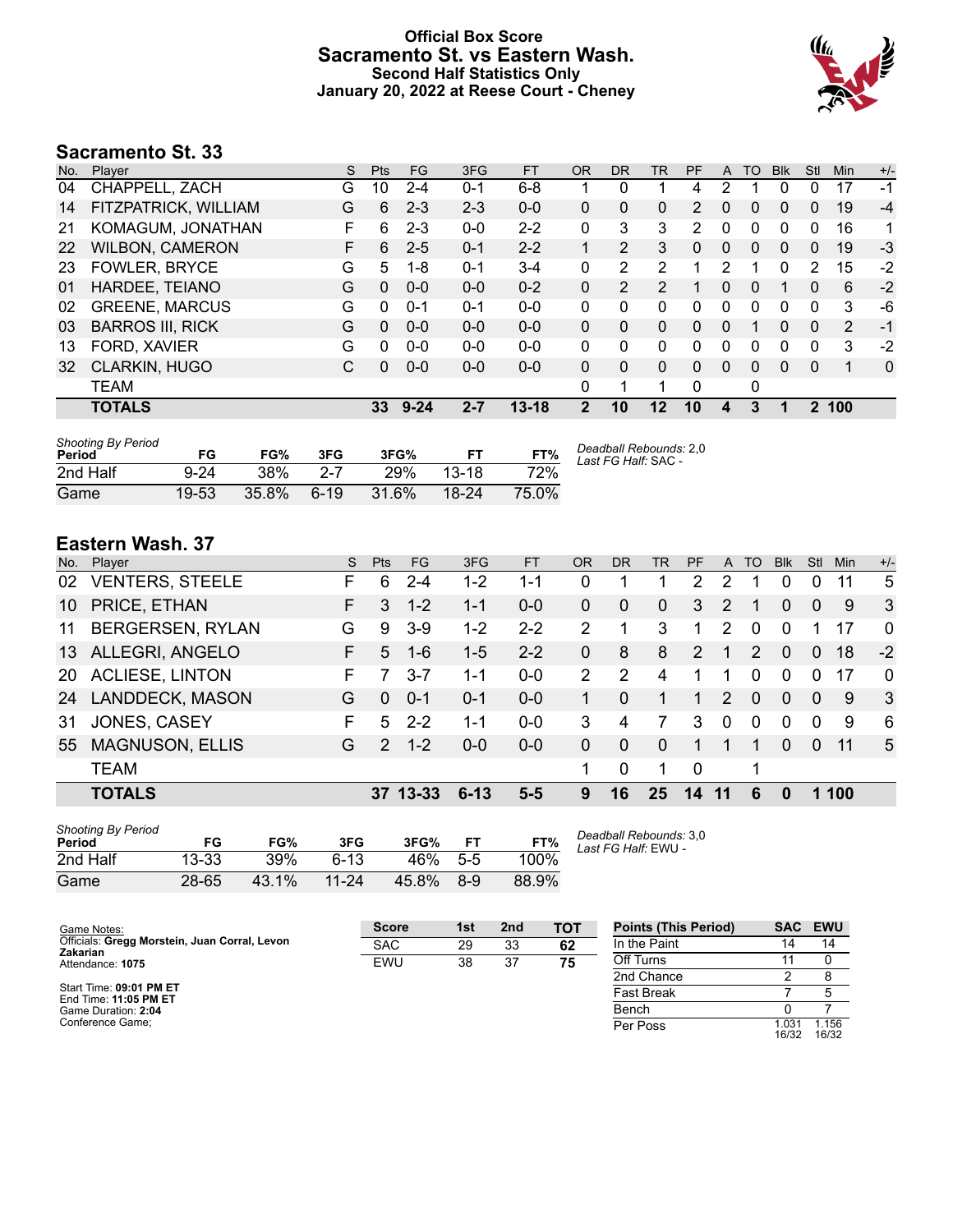# **Official Play-By-Play Sacramento St. vs Eastern Wash. Second Half January 20, 2022 at Reese Court - Cheney**



#### **Period 2**

#### **Starters:**

**Sacramento St.**: 4 CHAPPELL,ZACH (G); 14 FITZPATRICK,WILLIAM (G); 21 KOMAGUM,JONATHAN (F); 22 WILBON,CAMERON (F); 23 FOWLER,BRYCE (G);<br>**Eastern Wash.**: 2 VENTERS,STEELE (F); 10 PRICE,ETHAN (F); 11 BERGERSEN,RYLAN (G); 13

| Time           | <b>VISITORS: Sacramento St.</b>          | <b>Score</b> | <b>Margin</b>  | <b>HOME: Eastern Wash.</b>                                          |
|----------------|------------------------------------------|--------------|----------------|---------------------------------------------------------------------|
| 20:00          |                                          |              |                | SUB OUT: LANDDECK, MASON                                            |
| 20:00          |                                          |              |                | SUB IN: BERGERSEN, RYLAN                                            |
| 20:00          | SUB OUT: BARROS III, RICK                |              |                |                                                                     |
| 20:00          | SUB IN: WILBON, CAMERON                  |              |                |                                                                     |
| 19:50          | MISSED LAYUP by FOWLER, BRYCE            |              |                |                                                                     |
| 19:47          |                                          |              |                | REBOUND (DEF) by ALLEGRI, ANGELO                                    |
| 19:40          |                                          |              |                | TURNOVER (BADPASS) by ALLEGRI, ANGELO                               |
| 19:40          | STEAL by FOWLER, BRYCE                   |              |                |                                                                     |
| 19:34          | GOOD! 3PTR by FITZPATRICK, WILLIAM [FB]  | 38-32        | H <sub>6</sub> |                                                                     |
| 19:34<br>19:15 | ASSIST by CHAPPELL, ZACH                 |              |                |                                                                     |
| 19:07          | FOUL (PERSONAL) by KOMAGUM, JONATHAN     |              |                |                                                                     |
| 19:03          |                                          |              |                | MISSED LAYUP by ACLIESE, LINTON<br>REBOUND (OFF) by ACLIESE, LINTON |
| 19:03          |                                          | 40-32        | H 8            | GOOD! LAYUP by ACLIESE, LINTON                                      |
| 18:46          | TURNOVER (OUTOFBOUNDS) by CHAPPELL, ZACH |              |                |                                                                     |
| 18:29          |                                          |              |                | MISSED 3PTR by ALLEGRI, ANGELO                                      |
| 18:25          | REBOUND (DEF) by KOMAGUM, JONATHAN       |              |                |                                                                     |
| 18:09          | MISSED JUMPER by FOWLER, BRYCE           |              |                |                                                                     |
| 18:07          |                                          |              |                | REBOUND (DEF) by ALLEGRI, ANGELO                                    |
| 18:00          |                                          |              |                | MISSED LAYUP by ACLIESE, LINTON                                     |
| 17:58          | REBOUND (DEF) by KOMAGUM, JONATHAN       |              |                |                                                                     |
| 17:44          | MISSED LAYUP by KOMAGUM, JONATHAN        |              |                |                                                                     |
| 17:42          |                                          |              |                | REBOUND (DEF) by ALLEGRI, ANGELO                                    |
| 17:35          |                                          | 43-32        | H 11           | GOOD! 3PTR by BERGERSEN, RYLAN [FB]                                 |
| 17:35          |                                          |              |                | ASSIST by PRICE, ETHAN                                              |
| 17:12          |                                          |              |                | FOUL (PERSONAL) by PRICE, ETHAN                                     |
| 17:12          | GOOD! FT by CHAPPELL, ZACH               | 43-33        | H 10           |                                                                     |
| 17:12          | GOOD! FT by CHAPPELL, ZACH               | 43-34        | H9             |                                                                     |
| 16:57          | FOUL (PERSONAL) by CHAPPELL, ZACH        |              |                |                                                                     |
| 16:52          |                                          |              |                | MISSED LAYUP by ACLIESE, LINTON                                     |
| 16:51          | REBOUND (DEF) by KOMAGUM, JONATHAN       |              |                |                                                                     |
| 16:38          |                                          |              |                | FOUL (PERSONAL) by VENTERS, STEELE                                  |
| 16:38          |                                          |              |                | SUB OUT: VENTERS, STEELE                                            |
| 16:38          |                                          |              |                | SUB IN: MAGNUSON, ELLIS                                             |
| 16:28          | MISSED LAYUP by FOWLER, BRYCE            |              |                |                                                                     |
| 16:26          |                                          |              |                | REBOUND (DEF) by ALLEGRI, ANGELO                                    |
| 16:15          | FOUL (PERSONAL) by FITZPATRICK, WILLIAM  |              |                |                                                                     |
| 16:15          | SUB OUT: FOWLER, BRYCE                   |              |                |                                                                     |
| 16:15          | SUB IN: HARDEE, TEIANO                   |              |                |                                                                     |
| 15:56          |                                          |              |                | MISSED LAYUP by PRICE, ETHAN                                        |
| 15:54          |                                          |              |                | REBOUND (OFF) by ACLIESE, LINTON                                    |
| 15:54          |                                          |              |                | MISSED LAYUP by ACLIESE, LINTON                                     |
| 15:54          |                                          |              |                | REBOUND (OFF) by TEAM                                               |
| 15:54          |                                          |              |                | TURNOVER (SHOTCLOCK) by TEAM                                        |
| 15:54          |                                          |              |                |                                                                     |
| 15:34          | MISSED 3PTR by CHAPPELL, ZACH            |              |                |                                                                     |
| 15:31          | REBOUND (OFF) by WILBON, CAMERON         |              |                |                                                                     |
| 15:30          | GOOD! LAYUP by WILBON, CAMERON           | 43-36        | H 7            |                                                                     |
| 15:23          |                                          |              |                | MISSED LAYUP by MAGNUSON, ELLIS                                     |
| 15:23          | BLOCK by HARDEE, TEIANO                  |              |                |                                                                     |
| 15:23          |                                          |              |                | REBOUND (OFF) by TEAM                                               |
| 15:17          |                                          |              |                | MISSED LAYUP by BERGERSEN, RYLAN                                    |
| 15:16          | REBOUND (DEF) by HARDEE, TEIANO          |              |                |                                                                     |
| 15:15          |                                          |              |                | FOUL (PERSONAL) by PRICE, ETHAN                                     |
| 14:53          | GOOD! LAYUP by KOMAGUM, JONATHAN         | 43-38        | H 5            |                                                                     |
| 14:53          | ASSIST by CHAPPELL, ZACH                 |              |                |                                                                     |
| 14:30          |                                          | 46-38        | H 8            | GOOD! 3PTR by PRICE, ETHAN                                          |
| 14:30          |                                          |              |                | ASSIST by MAGNUSON, ELLIS                                           |
| 14:22          | TIMEOUT 30SEC                            |              |                |                                                                     |
| 14:22          |                                          |              |                |                                                                     |
| 14:22          |                                          |              |                | SUB OUT: PRICE, ETHAN                                               |
| 14:22          |                                          |              |                | SUB IN: JONES, CASEY                                                |
| 14:22          | SUB OUT: FITZPATRICK, WILLIAM            |              |                |                                                                     |
| 14:22          | SUB OUT: KOMAGUM, JONATHAN               |              |                |                                                                     |
| 14:22          | SUB IN: FOWLER, BRYCE                    |              |                |                                                                     |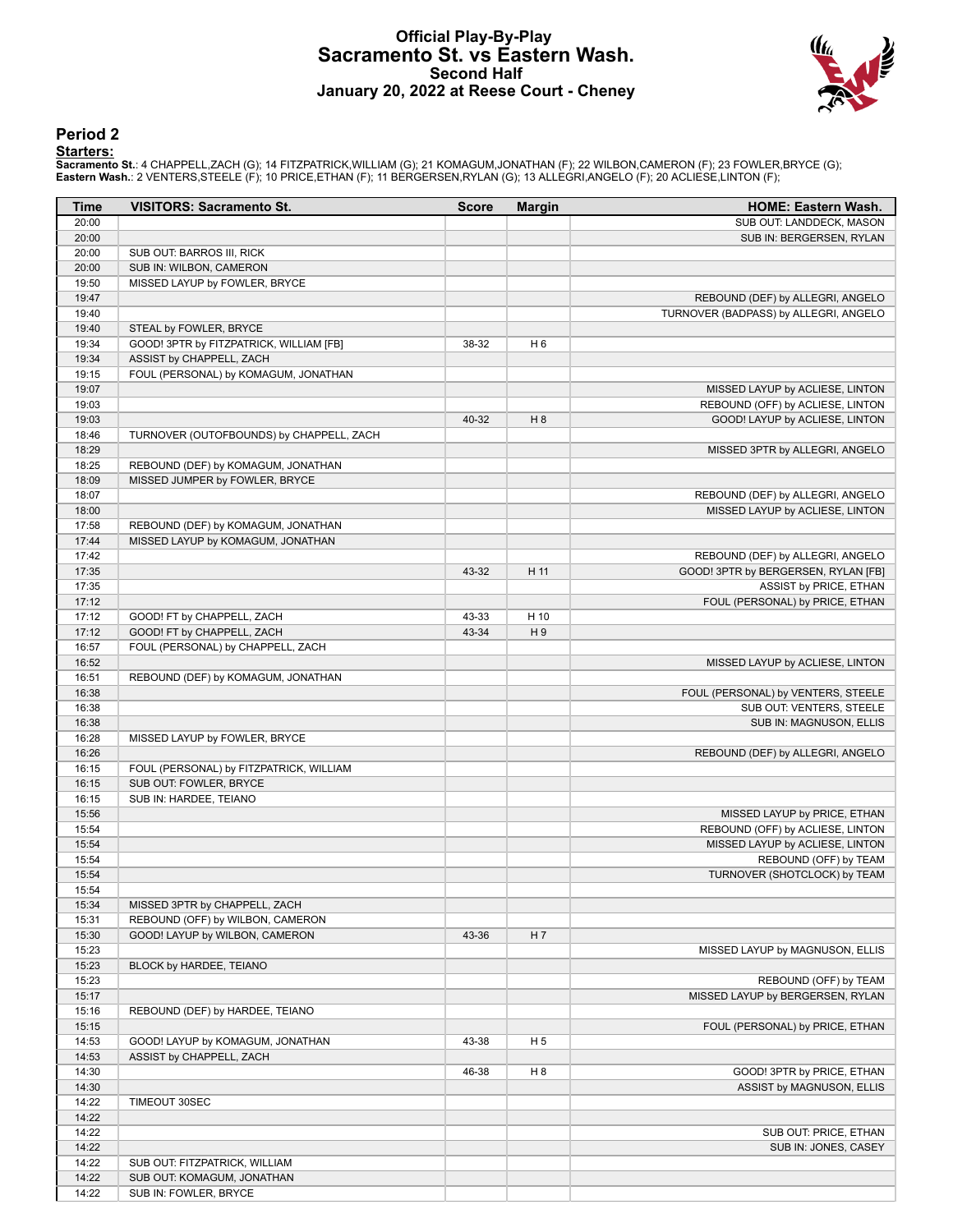| SUB IN: CLARKIN, HUGO<br>14:22<br>14:11<br>FOUL (PERSONAL) by JONES, CASEY<br>14:11<br>GOOD! FT by CHAPPELL, ZACH<br>H 7<br>46-39<br>14:11<br>SUB OUT: WILBON, CAMERON<br>14:11<br>SUB IN: BARROS III, RICK<br>14:11<br>H <sub>6</sub><br>GOOD! FT by CHAPPELL, ZACH<br>46-40<br>H 8<br>14:02<br>48-40<br>GOOD! LAYUP by MAGNUSON, ELLIS<br>14:02<br>ASSIST by BERGERSEN, RYLAN<br>13:43<br>FOUL (PERSONAL) by ACLIESE, LINTON<br>13:27<br>MISSED LAYUP by FOWLER, BRYCE<br>13:25<br>REBOUND (DEF) by ALLEGRI, ANGELO<br>13:20<br>MISSED 3PTR by BERGERSEN, RYLAN<br>13:19<br>SUB OUT: FOWLER, BRYCE<br>13:19<br>SUB IN: FITZPATRICK, WILLIAM<br>13:19<br>SUB OUT: CLARKIN, HUGO<br>13:19<br>SUB IN: WILBON, CAMERON<br>13:17<br>REBOUND (OFF) by JONES, CASEY<br>13:00<br>MISSED 3PTR by ALLEGRI, ANGELO<br>12:58<br>REBOUND (DEF) by HARDEE, TEIANO<br>12:48<br>MISSED LAYUP by CHAPPELL, ZACH<br>12:46<br>REBOUND (OFF) by CHAPPELL, ZACH<br>12:29<br>TURNOVER (BADPASS) by BARROS III, RICK<br>12:29<br>STEAL by BERGERSEN, RYLAN<br>12:26<br>FOUL (PERSONAL) by CHAPPELL, ZACH<br>12:26<br>SUB OUT: BERGERSEN, RYLAN<br>12:26<br>SUB OUT: ALLEGRI, ANGELO<br>12:26<br>SUB OUT: ACLIESE, LINTON<br>12:26<br>SUB IN: VENTERS, STEELE<br>12:26<br>SUB IN: PRICE, ETHAN<br>12:26<br>SUB IN: LANDDECK, MASON<br>12:26<br>SUB OUT: BARROS III, RICK<br>12:26<br>SUB IN: GREENE, MARCUS<br>12:09<br>MISSED 3PTR by VENTERS, STEELE<br>12:05<br>REBOUND (DEF) by WILBON, CAMERON<br>11:59<br>MISSED 3PTR by FITZPATRICK, WILLIAM<br>11:55<br>REBOUND (DEF) by JONES, CASEY<br>11:43<br>51-40<br>H 11<br>GOOD! 3PTR by JONES, CASEY<br>11:43<br>ASSIST by LANDDECK, MASON<br>11:19<br>MISSED LAYUP by WILBON, CAMERON<br>11:15<br>REBOUND (DEF) by JONES, CASEY<br>10:57<br>MISSED JUMPER by VENTERS, STEELE<br>10:55<br>REBOUND (OFF) by JONES, CASEY<br>10:52<br>FOUL (PERSONAL) by CHAPPELL, ZACH<br>10:52<br>10:52<br>SUB OUT: HARDEE, TEIANO<br>10:52<br>SUB OUT: CHAPPELL, ZACH<br>10:52<br>SUB IN: KOMAGUM, JONATHAN<br>10:52<br>SUB IN: FOWLER, BRYCE<br>10:34<br>H 14<br>54-40<br>GOOD! 3PTR by VENTERS, STEELE<br>ASSIST by PRICE, ETHAN<br>10:34<br>10:14<br>FOUL (PERSONAL) by VENTERS, STEELE<br>10:14<br>SUB OUT: VENTERS, STEELE<br>10:14<br>SUB IN: ALLEGRI, ANGELO<br>10:01<br>MISSED 3PTR by GREENE, MARCUS<br>09:58<br>REBOUND (DEF) by JONES, CASEY<br>09:52<br>TURNOVER (BADPASS) by MAGNUSON, ELLIS<br>09:52<br>SUB OUT: GREENE, MARCUS<br>09:52<br>SUB IN: CHAPPELL, ZACH<br>09:40<br>FOUL (PERSONAL) by MAGNUSON, ELLIS<br>09:40<br>GOOD! FT by FOWLER, BRYCE<br>H 13<br>54-41<br>H 12<br>09:40<br>GOOD! FT by FOWLER, BRYCE<br>54-42<br>09:27<br>MISSED 3PTR by LANDDECK, MASON<br>09:22<br>REBOUND (OFF) by JONES, CASEY<br>09:22<br>MISSED 3PTR by ALLEGRI, ANGELO<br>09:19<br>REBOUND (OFF) by LANDDECK, MASON<br>09:19<br>TIMEOUT 30SEC<br>09:13<br>FOUL (OFF) by PRICE, ETHAN<br>09:13<br>TURNOVER (OFFENSIVE) by PRICE, ETHAN<br>09:13<br>SUB OUT: PRICE, ETHAN<br>09:13<br>SUB OUT: MAGNUSON, ELLIS<br>09:13<br>SUB IN: BERGERSEN, RYLAN<br>09:13<br>SUB IN: ACLIESE, LINTON<br>09:00<br>54-44<br>H 10<br>GOOD! DUNK by WILBON, CAMERON<br>09:00<br>ASSIST by FOWLER, BRYCE<br>08:48<br>H 12<br>GOOD! LAYUP by JONES, CASEY<br>56-44<br>08:48<br>ASSIST by LANDDECK, MASON | <b>Time</b> | <b>VISITORS: Sacramento St.</b> | <b>Score</b> | <b>Margin</b> | HOME: Eastern Wash. |
|--------------------------------------------------------------------------------------------------------------------------------------------------------------------------------------------------------------------------------------------------------------------------------------------------------------------------------------------------------------------------------------------------------------------------------------------------------------------------------------------------------------------------------------------------------------------------------------------------------------------------------------------------------------------------------------------------------------------------------------------------------------------------------------------------------------------------------------------------------------------------------------------------------------------------------------------------------------------------------------------------------------------------------------------------------------------------------------------------------------------------------------------------------------------------------------------------------------------------------------------------------------------------------------------------------------------------------------------------------------------------------------------------------------------------------------------------------------------------------------------------------------------------------------------------------------------------------------------------------------------------------------------------------------------------------------------------------------------------------------------------------------------------------------------------------------------------------------------------------------------------------------------------------------------------------------------------------------------------------------------------------------------------------------------------------------------------------------------------------------------------------------------------------------------------------------------------------------------------------------------------------------------------------------------------------------------------------------------------------------------------------------------------------------------------------------------------------------------------------------------------------------------------------------------------------------------------------------------------------------------------------------------------------------------------------------------------------------------------------------------------------------------------------------------------------------------------------------------------------------------------------------------------------------------------------------------------------------------------------------------------------------------------------------------------------------------------------------------------------------------------------------------------------------------------------------------------------------------------------------------------------------------------------------------------------|-------------|---------------------------------|--------------|---------------|---------------------|
|                                                                                                                                                                                                                                                                                                                                                                                                                                                                                                                                                                                                                                                                                                                                                                                                                                                                                                                                                                                                                                                                                                                                                                                                                                                                                                                                                                                                                                                                                                                                                                                                                                                                                                                                                                                                                                                                                                                                                                                                                                                                                                                                                                                                                                                                                                                                                                                                                                                                                                                                                                                                                                                                                                                                                                                                                                                                                                                                                                                                                                                                                                                                                                                                                                                                                                        |             |                                 |              |               |                     |
|                                                                                                                                                                                                                                                                                                                                                                                                                                                                                                                                                                                                                                                                                                                                                                                                                                                                                                                                                                                                                                                                                                                                                                                                                                                                                                                                                                                                                                                                                                                                                                                                                                                                                                                                                                                                                                                                                                                                                                                                                                                                                                                                                                                                                                                                                                                                                                                                                                                                                                                                                                                                                                                                                                                                                                                                                                                                                                                                                                                                                                                                                                                                                                                                                                                                                                        |             |                                 |              |               |                     |
|                                                                                                                                                                                                                                                                                                                                                                                                                                                                                                                                                                                                                                                                                                                                                                                                                                                                                                                                                                                                                                                                                                                                                                                                                                                                                                                                                                                                                                                                                                                                                                                                                                                                                                                                                                                                                                                                                                                                                                                                                                                                                                                                                                                                                                                                                                                                                                                                                                                                                                                                                                                                                                                                                                                                                                                                                                                                                                                                                                                                                                                                                                                                                                                                                                                                                                        |             |                                 |              |               |                     |
|                                                                                                                                                                                                                                                                                                                                                                                                                                                                                                                                                                                                                                                                                                                                                                                                                                                                                                                                                                                                                                                                                                                                                                                                                                                                                                                                                                                                                                                                                                                                                                                                                                                                                                                                                                                                                                                                                                                                                                                                                                                                                                                                                                                                                                                                                                                                                                                                                                                                                                                                                                                                                                                                                                                                                                                                                                                                                                                                                                                                                                                                                                                                                                                                                                                                                                        |             |                                 |              |               |                     |
|                                                                                                                                                                                                                                                                                                                                                                                                                                                                                                                                                                                                                                                                                                                                                                                                                                                                                                                                                                                                                                                                                                                                                                                                                                                                                                                                                                                                                                                                                                                                                                                                                                                                                                                                                                                                                                                                                                                                                                                                                                                                                                                                                                                                                                                                                                                                                                                                                                                                                                                                                                                                                                                                                                                                                                                                                                                                                                                                                                                                                                                                                                                                                                                                                                                                                                        |             |                                 |              |               |                     |
|                                                                                                                                                                                                                                                                                                                                                                                                                                                                                                                                                                                                                                                                                                                                                                                                                                                                                                                                                                                                                                                                                                                                                                                                                                                                                                                                                                                                                                                                                                                                                                                                                                                                                                                                                                                                                                                                                                                                                                                                                                                                                                                                                                                                                                                                                                                                                                                                                                                                                                                                                                                                                                                                                                                                                                                                                                                                                                                                                                                                                                                                                                                                                                                                                                                                                                        |             |                                 |              |               |                     |
|                                                                                                                                                                                                                                                                                                                                                                                                                                                                                                                                                                                                                                                                                                                                                                                                                                                                                                                                                                                                                                                                                                                                                                                                                                                                                                                                                                                                                                                                                                                                                                                                                                                                                                                                                                                                                                                                                                                                                                                                                                                                                                                                                                                                                                                                                                                                                                                                                                                                                                                                                                                                                                                                                                                                                                                                                                                                                                                                                                                                                                                                                                                                                                                                                                                                                                        |             |                                 |              |               |                     |
|                                                                                                                                                                                                                                                                                                                                                                                                                                                                                                                                                                                                                                                                                                                                                                                                                                                                                                                                                                                                                                                                                                                                                                                                                                                                                                                                                                                                                                                                                                                                                                                                                                                                                                                                                                                                                                                                                                                                                                                                                                                                                                                                                                                                                                                                                                                                                                                                                                                                                                                                                                                                                                                                                                                                                                                                                                                                                                                                                                                                                                                                                                                                                                                                                                                                                                        |             |                                 |              |               |                     |
|                                                                                                                                                                                                                                                                                                                                                                                                                                                                                                                                                                                                                                                                                                                                                                                                                                                                                                                                                                                                                                                                                                                                                                                                                                                                                                                                                                                                                                                                                                                                                                                                                                                                                                                                                                                                                                                                                                                                                                                                                                                                                                                                                                                                                                                                                                                                                                                                                                                                                                                                                                                                                                                                                                                                                                                                                                                                                                                                                                                                                                                                                                                                                                                                                                                                                                        |             |                                 |              |               |                     |
|                                                                                                                                                                                                                                                                                                                                                                                                                                                                                                                                                                                                                                                                                                                                                                                                                                                                                                                                                                                                                                                                                                                                                                                                                                                                                                                                                                                                                                                                                                                                                                                                                                                                                                                                                                                                                                                                                                                                                                                                                                                                                                                                                                                                                                                                                                                                                                                                                                                                                                                                                                                                                                                                                                                                                                                                                                                                                                                                                                                                                                                                                                                                                                                                                                                                                                        |             |                                 |              |               |                     |
|                                                                                                                                                                                                                                                                                                                                                                                                                                                                                                                                                                                                                                                                                                                                                                                                                                                                                                                                                                                                                                                                                                                                                                                                                                                                                                                                                                                                                                                                                                                                                                                                                                                                                                                                                                                                                                                                                                                                                                                                                                                                                                                                                                                                                                                                                                                                                                                                                                                                                                                                                                                                                                                                                                                                                                                                                                                                                                                                                                                                                                                                                                                                                                                                                                                                                                        |             |                                 |              |               |                     |
|                                                                                                                                                                                                                                                                                                                                                                                                                                                                                                                                                                                                                                                                                                                                                                                                                                                                                                                                                                                                                                                                                                                                                                                                                                                                                                                                                                                                                                                                                                                                                                                                                                                                                                                                                                                                                                                                                                                                                                                                                                                                                                                                                                                                                                                                                                                                                                                                                                                                                                                                                                                                                                                                                                                                                                                                                                                                                                                                                                                                                                                                                                                                                                                                                                                                                                        |             |                                 |              |               |                     |
|                                                                                                                                                                                                                                                                                                                                                                                                                                                                                                                                                                                                                                                                                                                                                                                                                                                                                                                                                                                                                                                                                                                                                                                                                                                                                                                                                                                                                                                                                                                                                                                                                                                                                                                                                                                                                                                                                                                                                                                                                                                                                                                                                                                                                                                                                                                                                                                                                                                                                                                                                                                                                                                                                                                                                                                                                                                                                                                                                                                                                                                                                                                                                                                                                                                                                                        |             |                                 |              |               |                     |
|                                                                                                                                                                                                                                                                                                                                                                                                                                                                                                                                                                                                                                                                                                                                                                                                                                                                                                                                                                                                                                                                                                                                                                                                                                                                                                                                                                                                                                                                                                                                                                                                                                                                                                                                                                                                                                                                                                                                                                                                                                                                                                                                                                                                                                                                                                                                                                                                                                                                                                                                                                                                                                                                                                                                                                                                                                                                                                                                                                                                                                                                                                                                                                                                                                                                                                        |             |                                 |              |               |                     |
|                                                                                                                                                                                                                                                                                                                                                                                                                                                                                                                                                                                                                                                                                                                                                                                                                                                                                                                                                                                                                                                                                                                                                                                                                                                                                                                                                                                                                                                                                                                                                                                                                                                                                                                                                                                                                                                                                                                                                                                                                                                                                                                                                                                                                                                                                                                                                                                                                                                                                                                                                                                                                                                                                                                                                                                                                                                                                                                                                                                                                                                                                                                                                                                                                                                                                                        |             |                                 |              |               |                     |
|                                                                                                                                                                                                                                                                                                                                                                                                                                                                                                                                                                                                                                                                                                                                                                                                                                                                                                                                                                                                                                                                                                                                                                                                                                                                                                                                                                                                                                                                                                                                                                                                                                                                                                                                                                                                                                                                                                                                                                                                                                                                                                                                                                                                                                                                                                                                                                                                                                                                                                                                                                                                                                                                                                                                                                                                                                                                                                                                                                                                                                                                                                                                                                                                                                                                                                        |             |                                 |              |               |                     |
|                                                                                                                                                                                                                                                                                                                                                                                                                                                                                                                                                                                                                                                                                                                                                                                                                                                                                                                                                                                                                                                                                                                                                                                                                                                                                                                                                                                                                                                                                                                                                                                                                                                                                                                                                                                                                                                                                                                                                                                                                                                                                                                                                                                                                                                                                                                                                                                                                                                                                                                                                                                                                                                                                                                                                                                                                                                                                                                                                                                                                                                                                                                                                                                                                                                                                                        |             |                                 |              |               |                     |
|                                                                                                                                                                                                                                                                                                                                                                                                                                                                                                                                                                                                                                                                                                                                                                                                                                                                                                                                                                                                                                                                                                                                                                                                                                                                                                                                                                                                                                                                                                                                                                                                                                                                                                                                                                                                                                                                                                                                                                                                                                                                                                                                                                                                                                                                                                                                                                                                                                                                                                                                                                                                                                                                                                                                                                                                                                                                                                                                                                                                                                                                                                                                                                                                                                                                                                        |             |                                 |              |               |                     |
|                                                                                                                                                                                                                                                                                                                                                                                                                                                                                                                                                                                                                                                                                                                                                                                                                                                                                                                                                                                                                                                                                                                                                                                                                                                                                                                                                                                                                                                                                                                                                                                                                                                                                                                                                                                                                                                                                                                                                                                                                                                                                                                                                                                                                                                                                                                                                                                                                                                                                                                                                                                                                                                                                                                                                                                                                                                                                                                                                                                                                                                                                                                                                                                                                                                                                                        |             |                                 |              |               |                     |
|                                                                                                                                                                                                                                                                                                                                                                                                                                                                                                                                                                                                                                                                                                                                                                                                                                                                                                                                                                                                                                                                                                                                                                                                                                                                                                                                                                                                                                                                                                                                                                                                                                                                                                                                                                                                                                                                                                                                                                                                                                                                                                                                                                                                                                                                                                                                                                                                                                                                                                                                                                                                                                                                                                                                                                                                                                                                                                                                                                                                                                                                                                                                                                                                                                                                                                        |             |                                 |              |               |                     |
|                                                                                                                                                                                                                                                                                                                                                                                                                                                                                                                                                                                                                                                                                                                                                                                                                                                                                                                                                                                                                                                                                                                                                                                                                                                                                                                                                                                                                                                                                                                                                                                                                                                                                                                                                                                                                                                                                                                                                                                                                                                                                                                                                                                                                                                                                                                                                                                                                                                                                                                                                                                                                                                                                                                                                                                                                                                                                                                                                                                                                                                                                                                                                                                                                                                                                                        |             |                                 |              |               |                     |
|                                                                                                                                                                                                                                                                                                                                                                                                                                                                                                                                                                                                                                                                                                                                                                                                                                                                                                                                                                                                                                                                                                                                                                                                                                                                                                                                                                                                                                                                                                                                                                                                                                                                                                                                                                                                                                                                                                                                                                                                                                                                                                                                                                                                                                                                                                                                                                                                                                                                                                                                                                                                                                                                                                                                                                                                                                                                                                                                                                                                                                                                                                                                                                                                                                                                                                        |             |                                 |              |               |                     |
|                                                                                                                                                                                                                                                                                                                                                                                                                                                                                                                                                                                                                                                                                                                                                                                                                                                                                                                                                                                                                                                                                                                                                                                                                                                                                                                                                                                                                                                                                                                                                                                                                                                                                                                                                                                                                                                                                                                                                                                                                                                                                                                                                                                                                                                                                                                                                                                                                                                                                                                                                                                                                                                                                                                                                                                                                                                                                                                                                                                                                                                                                                                                                                                                                                                                                                        |             |                                 |              |               |                     |
|                                                                                                                                                                                                                                                                                                                                                                                                                                                                                                                                                                                                                                                                                                                                                                                                                                                                                                                                                                                                                                                                                                                                                                                                                                                                                                                                                                                                                                                                                                                                                                                                                                                                                                                                                                                                                                                                                                                                                                                                                                                                                                                                                                                                                                                                                                                                                                                                                                                                                                                                                                                                                                                                                                                                                                                                                                                                                                                                                                                                                                                                                                                                                                                                                                                                                                        |             |                                 |              |               |                     |
|                                                                                                                                                                                                                                                                                                                                                                                                                                                                                                                                                                                                                                                                                                                                                                                                                                                                                                                                                                                                                                                                                                                                                                                                                                                                                                                                                                                                                                                                                                                                                                                                                                                                                                                                                                                                                                                                                                                                                                                                                                                                                                                                                                                                                                                                                                                                                                                                                                                                                                                                                                                                                                                                                                                                                                                                                                                                                                                                                                                                                                                                                                                                                                                                                                                                                                        |             |                                 |              |               |                     |
|                                                                                                                                                                                                                                                                                                                                                                                                                                                                                                                                                                                                                                                                                                                                                                                                                                                                                                                                                                                                                                                                                                                                                                                                                                                                                                                                                                                                                                                                                                                                                                                                                                                                                                                                                                                                                                                                                                                                                                                                                                                                                                                                                                                                                                                                                                                                                                                                                                                                                                                                                                                                                                                                                                                                                                                                                                                                                                                                                                                                                                                                                                                                                                                                                                                                                                        |             |                                 |              |               |                     |
|                                                                                                                                                                                                                                                                                                                                                                                                                                                                                                                                                                                                                                                                                                                                                                                                                                                                                                                                                                                                                                                                                                                                                                                                                                                                                                                                                                                                                                                                                                                                                                                                                                                                                                                                                                                                                                                                                                                                                                                                                                                                                                                                                                                                                                                                                                                                                                                                                                                                                                                                                                                                                                                                                                                                                                                                                                                                                                                                                                                                                                                                                                                                                                                                                                                                                                        |             |                                 |              |               |                     |
|                                                                                                                                                                                                                                                                                                                                                                                                                                                                                                                                                                                                                                                                                                                                                                                                                                                                                                                                                                                                                                                                                                                                                                                                                                                                                                                                                                                                                                                                                                                                                                                                                                                                                                                                                                                                                                                                                                                                                                                                                                                                                                                                                                                                                                                                                                                                                                                                                                                                                                                                                                                                                                                                                                                                                                                                                                                                                                                                                                                                                                                                                                                                                                                                                                                                                                        |             |                                 |              |               |                     |
|                                                                                                                                                                                                                                                                                                                                                                                                                                                                                                                                                                                                                                                                                                                                                                                                                                                                                                                                                                                                                                                                                                                                                                                                                                                                                                                                                                                                                                                                                                                                                                                                                                                                                                                                                                                                                                                                                                                                                                                                                                                                                                                                                                                                                                                                                                                                                                                                                                                                                                                                                                                                                                                                                                                                                                                                                                                                                                                                                                                                                                                                                                                                                                                                                                                                                                        |             |                                 |              |               |                     |
|                                                                                                                                                                                                                                                                                                                                                                                                                                                                                                                                                                                                                                                                                                                                                                                                                                                                                                                                                                                                                                                                                                                                                                                                                                                                                                                                                                                                                                                                                                                                                                                                                                                                                                                                                                                                                                                                                                                                                                                                                                                                                                                                                                                                                                                                                                                                                                                                                                                                                                                                                                                                                                                                                                                                                                                                                                                                                                                                                                                                                                                                                                                                                                                                                                                                                                        |             |                                 |              |               |                     |
|                                                                                                                                                                                                                                                                                                                                                                                                                                                                                                                                                                                                                                                                                                                                                                                                                                                                                                                                                                                                                                                                                                                                                                                                                                                                                                                                                                                                                                                                                                                                                                                                                                                                                                                                                                                                                                                                                                                                                                                                                                                                                                                                                                                                                                                                                                                                                                                                                                                                                                                                                                                                                                                                                                                                                                                                                                                                                                                                                                                                                                                                                                                                                                                                                                                                                                        |             |                                 |              |               |                     |
|                                                                                                                                                                                                                                                                                                                                                                                                                                                                                                                                                                                                                                                                                                                                                                                                                                                                                                                                                                                                                                                                                                                                                                                                                                                                                                                                                                                                                                                                                                                                                                                                                                                                                                                                                                                                                                                                                                                                                                                                                                                                                                                                                                                                                                                                                                                                                                                                                                                                                                                                                                                                                                                                                                                                                                                                                                                                                                                                                                                                                                                                                                                                                                                                                                                                                                        |             |                                 |              |               |                     |
|                                                                                                                                                                                                                                                                                                                                                                                                                                                                                                                                                                                                                                                                                                                                                                                                                                                                                                                                                                                                                                                                                                                                                                                                                                                                                                                                                                                                                                                                                                                                                                                                                                                                                                                                                                                                                                                                                                                                                                                                                                                                                                                                                                                                                                                                                                                                                                                                                                                                                                                                                                                                                                                                                                                                                                                                                                                                                                                                                                                                                                                                                                                                                                                                                                                                                                        |             |                                 |              |               |                     |
|                                                                                                                                                                                                                                                                                                                                                                                                                                                                                                                                                                                                                                                                                                                                                                                                                                                                                                                                                                                                                                                                                                                                                                                                                                                                                                                                                                                                                                                                                                                                                                                                                                                                                                                                                                                                                                                                                                                                                                                                                                                                                                                                                                                                                                                                                                                                                                                                                                                                                                                                                                                                                                                                                                                                                                                                                                                                                                                                                                                                                                                                                                                                                                                                                                                                                                        |             |                                 |              |               |                     |
|                                                                                                                                                                                                                                                                                                                                                                                                                                                                                                                                                                                                                                                                                                                                                                                                                                                                                                                                                                                                                                                                                                                                                                                                                                                                                                                                                                                                                                                                                                                                                                                                                                                                                                                                                                                                                                                                                                                                                                                                                                                                                                                                                                                                                                                                                                                                                                                                                                                                                                                                                                                                                                                                                                                                                                                                                                                                                                                                                                                                                                                                                                                                                                                                                                                                                                        |             |                                 |              |               |                     |
|                                                                                                                                                                                                                                                                                                                                                                                                                                                                                                                                                                                                                                                                                                                                                                                                                                                                                                                                                                                                                                                                                                                                                                                                                                                                                                                                                                                                                                                                                                                                                                                                                                                                                                                                                                                                                                                                                                                                                                                                                                                                                                                                                                                                                                                                                                                                                                                                                                                                                                                                                                                                                                                                                                                                                                                                                                                                                                                                                                                                                                                                                                                                                                                                                                                                                                        |             |                                 |              |               |                     |
|                                                                                                                                                                                                                                                                                                                                                                                                                                                                                                                                                                                                                                                                                                                                                                                                                                                                                                                                                                                                                                                                                                                                                                                                                                                                                                                                                                                                                                                                                                                                                                                                                                                                                                                                                                                                                                                                                                                                                                                                                                                                                                                                                                                                                                                                                                                                                                                                                                                                                                                                                                                                                                                                                                                                                                                                                                                                                                                                                                                                                                                                                                                                                                                                                                                                                                        |             |                                 |              |               |                     |
|                                                                                                                                                                                                                                                                                                                                                                                                                                                                                                                                                                                                                                                                                                                                                                                                                                                                                                                                                                                                                                                                                                                                                                                                                                                                                                                                                                                                                                                                                                                                                                                                                                                                                                                                                                                                                                                                                                                                                                                                                                                                                                                                                                                                                                                                                                                                                                                                                                                                                                                                                                                                                                                                                                                                                                                                                                                                                                                                                                                                                                                                                                                                                                                                                                                                                                        |             |                                 |              |               |                     |
|                                                                                                                                                                                                                                                                                                                                                                                                                                                                                                                                                                                                                                                                                                                                                                                                                                                                                                                                                                                                                                                                                                                                                                                                                                                                                                                                                                                                                                                                                                                                                                                                                                                                                                                                                                                                                                                                                                                                                                                                                                                                                                                                                                                                                                                                                                                                                                                                                                                                                                                                                                                                                                                                                                                                                                                                                                                                                                                                                                                                                                                                                                                                                                                                                                                                                                        |             |                                 |              |               |                     |
|                                                                                                                                                                                                                                                                                                                                                                                                                                                                                                                                                                                                                                                                                                                                                                                                                                                                                                                                                                                                                                                                                                                                                                                                                                                                                                                                                                                                                                                                                                                                                                                                                                                                                                                                                                                                                                                                                                                                                                                                                                                                                                                                                                                                                                                                                                                                                                                                                                                                                                                                                                                                                                                                                                                                                                                                                                                                                                                                                                                                                                                                                                                                                                                                                                                                                                        |             |                                 |              |               |                     |
|                                                                                                                                                                                                                                                                                                                                                                                                                                                                                                                                                                                                                                                                                                                                                                                                                                                                                                                                                                                                                                                                                                                                                                                                                                                                                                                                                                                                                                                                                                                                                                                                                                                                                                                                                                                                                                                                                                                                                                                                                                                                                                                                                                                                                                                                                                                                                                                                                                                                                                                                                                                                                                                                                                                                                                                                                                                                                                                                                                                                                                                                                                                                                                                                                                                                                                        |             |                                 |              |               |                     |
|                                                                                                                                                                                                                                                                                                                                                                                                                                                                                                                                                                                                                                                                                                                                                                                                                                                                                                                                                                                                                                                                                                                                                                                                                                                                                                                                                                                                                                                                                                                                                                                                                                                                                                                                                                                                                                                                                                                                                                                                                                                                                                                                                                                                                                                                                                                                                                                                                                                                                                                                                                                                                                                                                                                                                                                                                                                                                                                                                                                                                                                                                                                                                                                                                                                                                                        |             |                                 |              |               |                     |
|                                                                                                                                                                                                                                                                                                                                                                                                                                                                                                                                                                                                                                                                                                                                                                                                                                                                                                                                                                                                                                                                                                                                                                                                                                                                                                                                                                                                                                                                                                                                                                                                                                                                                                                                                                                                                                                                                                                                                                                                                                                                                                                                                                                                                                                                                                                                                                                                                                                                                                                                                                                                                                                                                                                                                                                                                                                                                                                                                                                                                                                                                                                                                                                                                                                                                                        |             |                                 |              |               |                     |
|                                                                                                                                                                                                                                                                                                                                                                                                                                                                                                                                                                                                                                                                                                                                                                                                                                                                                                                                                                                                                                                                                                                                                                                                                                                                                                                                                                                                                                                                                                                                                                                                                                                                                                                                                                                                                                                                                                                                                                                                                                                                                                                                                                                                                                                                                                                                                                                                                                                                                                                                                                                                                                                                                                                                                                                                                                                                                                                                                                                                                                                                                                                                                                                                                                                                                                        |             |                                 |              |               |                     |
|                                                                                                                                                                                                                                                                                                                                                                                                                                                                                                                                                                                                                                                                                                                                                                                                                                                                                                                                                                                                                                                                                                                                                                                                                                                                                                                                                                                                                                                                                                                                                                                                                                                                                                                                                                                                                                                                                                                                                                                                                                                                                                                                                                                                                                                                                                                                                                                                                                                                                                                                                                                                                                                                                                                                                                                                                                                                                                                                                                                                                                                                                                                                                                                                                                                                                                        |             |                                 |              |               |                     |
|                                                                                                                                                                                                                                                                                                                                                                                                                                                                                                                                                                                                                                                                                                                                                                                                                                                                                                                                                                                                                                                                                                                                                                                                                                                                                                                                                                                                                                                                                                                                                                                                                                                                                                                                                                                                                                                                                                                                                                                                                                                                                                                                                                                                                                                                                                                                                                                                                                                                                                                                                                                                                                                                                                                                                                                                                                                                                                                                                                                                                                                                                                                                                                                                                                                                                                        |             |                                 |              |               |                     |
|                                                                                                                                                                                                                                                                                                                                                                                                                                                                                                                                                                                                                                                                                                                                                                                                                                                                                                                                                                                                                                                                                                                                                                                                                                                                                                                                                                                                                                                                                                                                                                                                                                                                                                                                                                                                                                                                                                                                                                                                                                                                                                                                                                                                                                                                                                                                                                                                                                                                                                                                                                                                                                                                                                                                                                                                                                                                                                                                                                                                                                                                                                                                                                                                                                                                                                        |             |                                 |              |               |                     |
|                                                                                                                                                                                                                                                                                                                                                                                                                                                                                                                                                                                                                                                                                                                                                                                                                                                                                                                                                                                                                                                                                                                                                                                                                                                                                                                                                                                                                                                                                                                                                                                                                                                                                                                                                                                                                                                                                                                                                                                                                                                                                                                                                                                                                                                                                                                                                                                                                                                                                                                                                                                                                                                                                                                                                                                                                                                                                                                                                                                                                                                                                                                                                                                                                                                                                                        |             |                                 |              |               |                     |
|                                                                                                                                                                                                                                                                                                                                                                                                                                                                                                                                                                                                                                                                                                                                                                                                                                                                                                                                                                                                                                                                                                                                                                                                                                                                                                                                                                                                                                                                                                                                                                                                                                                                                                                                                                                                                                                                                                                                                                                                                                                                                                                                                                                                                                                                                                                                                                                                                                                                                                                                                                                                                                                                                                                                                                                                                                                                                                                                                                                                                                                                                                                                                                                                                                                                                                        |             |                                 |              |               |                     |
|                                                                                                                                                                                                                                                                                                                                                                                                                                                                                                                                                                                                                                                                                                                                                                                                                                                                                                                                                                                                                                                                                                                                                                                                                                                                                                                                                                                                                                                                                                                                                                                                                                                                                                                                                                                                                                                                                                                                                                                                                                                                                                                                                                                                                                                                                                                                                                                                                                                                                                                                                                                                                                                                                                                                                                                                                                                                                                                                                                                                                                                                                                                                                                                                                                                                                                        |             |                                 |              |               |                     |
|                                                                                                                                                                                                                                                                                                                                                                                                                                                                                                                                                                                                                                                                                                                                                                                                                                                                                                                                                                                                                                                                                                                                                                                                                                                                                                                                                                                                                                                                                                                                                                                                                                                                                                                                                                                                                                                                                                                                                                                                                                                                                                                                                                                                                                                                                                                                                                                                                                                                                                                                                                                                                                                                                                                                                                                                                                                                                                                                                                                                                                                                                                                                                                                                                                                                                                        |             |                                 |              |               |                     |
|                                                                                                                                                                                                                                                                                                                                                                                                                                                                                                                                                                                                                                                                                                                                                                                                                                                                                                                                                                                                                                                                                                                                                                                                                                                                                                                                                                                                                                                                                                                                                                                                                                                                                                                                                                                                                                                                                                                                                                                                                                                                                                                                                                                                                                                                                                                                                                                                                                                                                                                                                                                                                                                                                                                                                                                                                                                                                                                                                                                                                                                                                                                                                                                                                                                                                                        |             |                                 |              |               |                     |
|                                                                                                                                                                                                                                                                                                                                                                                                                                                                                                                                                                                                                                                                                                                                                                                                                                                                                                                                                                                                                                                                                                                                                                                                                                                                                                                                                                                                                                                                                                                                                                                                                                                                                                                                                                                                                                                                                                                                                                                                                                                                                                                                                                                                                                                                                                                                                                                                                                                                                                                                                                                                                                                                                                                                                                                                                                                                                                                                                                                                                                                                                                                                                                                                                                                                                                        |             |                                 |              |               |                     |
|                                                                                                                                                                                                                                                                                                                                                                                                                                                                                                                                                                                                                                                                                                                                                                                                                                                                                                                                                                                                                                                                                                                                                                                                                                                                                                                                                                                                                                                                                                                                                                                                                                                                                                                                                                                                                                                                                                                                                                                                                                                                                                                                                                                                                                                                                                                                                                                                                                                                                                                                                                                                                                                                                                                                                                                                                                                                                                                                                                                                                                                                                                                                                                                                                                                                                                        |             |                                 |              |               |                     |
|                                                                                                                                                                                                                                                                                                                                                                                                                                                                                                                                                                                                                                                                                                                                                                                                                                                                                                                                                                                                                                                                                                                                                                                                                                                                                                                                                                                                                                                                                                                                                                                                                                                                                                                                                                                                                                                                                                                                                                                                                                                                                                                                                                                                                                                                                                                                                                                                                                                                                                                                                                                                                                                                                                                                                                                                                                                                                                                                                                                                                                                                                                                                                                                                                                                                                                        |             |                                 |              |               |                     |
|                                                                                                                                                                                                                                                                                                                                                                                                                                                                                                                                                                                                                                                                                                                                                                                                                                                                                                                                                                                                                                                                                                                                                                                                                                                                                                                                                                                                                                                                                                                                                                                                                                                                                                                                                                                                                                                                                                                                                                                                                                                                                                                                                                                                                                                                                                                                                                                                                                                                                                                                                                                                                                                                                                                                                                                                                                                                                                                                                                                                                                                                                                                                                                                                                                                                                                        |             |                                 |              |               |                     |
|                                                                                                                                                                                                                                                                                                                                                                                                                                                                                                                                                                                                                                                                                                                                                                                                                                                                                                                                                                                                                                                                                                                                                                                                                                                                                                                                                                                                                                                                                                                                                                                                                                                                                                                                                                                                                                                                                                                                                                                                                                                                                                                                                                                                                                                                                                                                                                                                                                                                                                                                                                                                                                                                                                                                                                                                                                                                                                                                                                                                                                                                                                                                                                                                                                                                                                        |             |                                 |              |               |                     |
|                                                                                                                                                                                                                                                                                                                                                                                                                                                                                                                                                                                                                                                                                                                                                                                                                                                                                                                                                                                                                                                                                                                                                                                                                                                                                                                                                                                                                                                                                                                                                                                                                                                                                                                                                                                                                                                                                                                                                                                                                                                                                                                                                                                                                                                                                                                                                                                                                                                                                                                                                                                                                                                                                                                                                                                                                                                                                                                                                                                                                                                                                                                                                                                                                                                                                                        |             |                                 |              |               |                     |
|                                                                                                                                                                                                                                                                                                                                                                                                                                                                                                                                                                                                                                                                                                                                                                                                                                                                                                                                                                                                                                                                                                                                                                                                                                                                                                                                                                                                                                                                                                                                                                                                                                                                                                                                                                                                                                                                                                                                                                                                                                                                                                                                                                                                                                                                                                                                                                                                                                                                                                                                                                                                                                                                                                                                                                                                                                                                                                                                                                                                                                                                                                                                                                                                                                                                                                        |             |                                 |              |               |                     |
|                                                                                                                                                                                                                                                                                                                                                                                                                                                                                                                                                                                                                                                                                                                                                                                                                                                                                                                                                                                                                                                                                                                                                                                                                                                                                                                                                                                                                                                                                                                                                                                                                                                                                                                                                                                                                                                                                                                                                                                                                                                                                                                                                                                                                                                                                                                                                                                                                                                                                                                                                                                                                                                                                                                                                                                                                                                                                                                                                                                                                                                                                                                                                                                                                                                                                                        |             |                                 |              |               |                     |
|                                                                                                                                                                                                                                                                                                                                                                                                                                                                                                                                                                                                                                                                                                                                                                                                                                                                                                                                                                                                                                                                                                                                                                                                                                                                                                                                                                                                                                                                                                                                                                                                                                                                                                                                                                                                                                                                                                                                                                                                                                                                                                                                                                                                                                                                                                                                                                                                                                                                                                                                                                                                                                                                                                                                                                                                                                                                                                                                                                                                                                                                                                                                                                                                                                                                                                        |             |                                 |              |               |                     |
|                                                                                                                                                                                                                                                                                                                                                                                                                                                                                                                                                                                                                                                                                                                                                                                                                                                                                                                                                                                                                                                                                                                                                                                                                                                                                                                                                                                                                                                                                                                                                                                                                                                                                                                                                                                                                                                                                                                                                                                                                                                                                                                                                                                                                                                                                                                                                                                                                                                                                                                                                                                                                                                                                                                                                                                                                                                                                                                                                                                                                                                                                                                                                                                                                                                                                                        |             |                                 |              |               |                     |
|                                                                                                                                                                                                                                                                                                                                                                                                                                                                                                                                                                                                                                                                                                                                                                                                                                                                                                                                                                                                                                                                                                                                                                                                                                                                                                                                                                                                                                                                                                                                                                                                                                                                                                                                                                                                                                                                                                                                                                                                                                                                                                                                                                                                                                                                                                                                                                                                                                                                                                                                                                                                                                                                                                                                                                                                                                                                                                                                                                                                                                                                                                                                                                                                                                                                                                        |             |                                 |              |               |                     |
|                                                                                                                                                                                                                                                                                                                                                                                                                                                                                                                                                                                                                                                                                                                                                                                                                                                                                                                                                                                                                                                                                                                                                                                                                                                                                                                                                                                                                                                                                                                                                                                                                                                                                                                                                                                                                                                                                                                                                                                                                                                                                                                                                                                                                                                                                                                                                                                                                                                                                                                                                                                                                                                                                                                                                                                                                                                                                                                                                                                                                                                                                                                                                                                                                                                                                                        |             |                                 |              |               |                     |
|                                                                                                                                                                                                                                                                                                                                                                                                                                                                                                                                                                                                                                                                                                                                                                                                                                                                                                                                                                                                                                                                                                                                                                                                                                                                                                                                                                                                                                                                                                                                                                                                                                                                                                                                                                                                                                                                                                                                                                                                                                                                                                                                                                                                                                                                                                                                                                                                                                                                                                                                                                                                                                                                                                                                                                                                                                                                                                                                                                                                                                                                                                                                                                                                                                                                                                        |             |                                 |              |               |                     |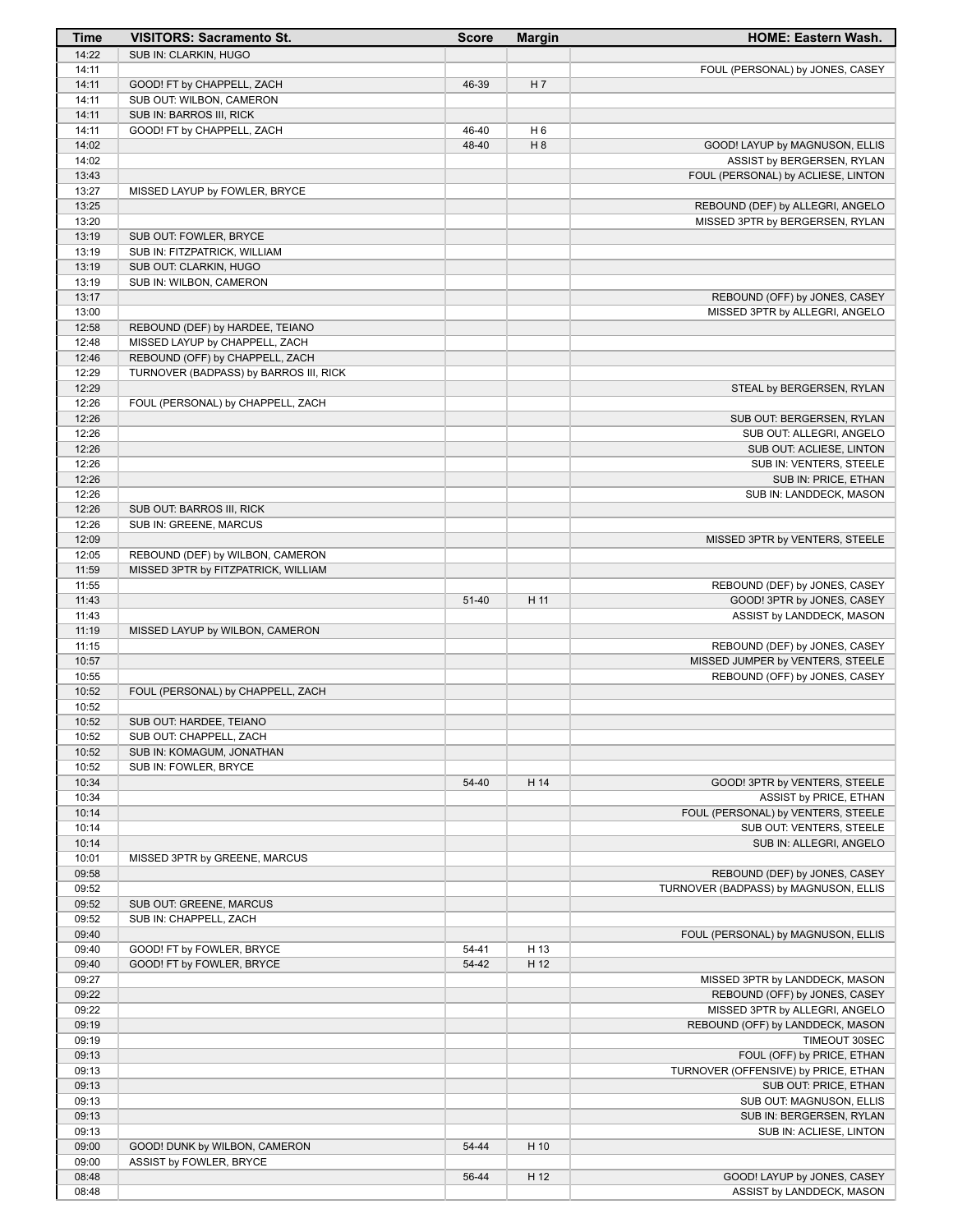| Time           | <b>VISITORS: Sacramento St.</b>                                | <b>Score</b>   | <b>Margin</b> | <b>HOME: Eastern Wash.</b>                                             |
|----------------|----------------------------------------------------------------|----------------|---------------|------------------------------------------------------------------------|
| 08:29          |                                                                |                |               | FOUL (PERSONAL) by BERGERSEN, RYLAN                                    |
| 08:29          | GOOD! FT by CHAPPELL, ZACH                                     | 56-45          | H 11          |                                                                        |
| 08:29          | MISSED FT by CHAPPELL, ZACH                                    |                |               |                                                                        |
| 08:29          |                                                                |                |               | REBOUND (DEF) by BERGERSEN, RYLAN                                      |
| 08:02<br>08:02 | FOUL (PERSONAL) by CHAPPELL, ZACH<br>SUB OUT: CHAPPELL, ZACH   |                |               |                                                                        |
| 08:02          | SUB IN: HARDEE, TEIANO                                         |                |               |                                                                        |
| 07:51          |                                                                |                |               | MISSED LAYUP by BERGERSEN, RYLAN                                       |
| 07:50          | REBOUND (DEF) by TEAM                                          |                |               |                                                                        |
| 07:50          |                                                                |                |               |                                                                        |
| 07:31          |                                                                |                |               | FOUL (PERSONAL) by JONES, CASEY                                        |
| 07:31          | MISSED FT by HARDEE, TEIANO                                    |                |               |                                                                        |
| 07:31          | REBOUND (OFF) by TEAM                                          |                |               |                                                                        |
| 07:31<br>07:31 | MISSED FT by HARDEE, TEIANO                                    |                |               | REBOUND (DEF) by JONES, CASEY                                          |
| 07:23          | FOUL (PERSONAL) by HARDEE, TEIANO                              |                |               |                                                                        |
| 07:23          | SUB OUT: HARDEE, TEIANO                                        |                |               |                                                                        |
| 07:23          | SUB IN: CHAPPELL, ZACH                                         |                |               |                                                                        |
| 07:23          |                                                                | 57-45          | H 12          | GOOD! FT by BERGERSEN, RYLAN [FB]                                      |
| 07:23          |                                                                | 58-45          | H 13          | GOOD! FT by BERGERSEN, RYLAN [FB]                                      |
| 07:13          | GOOD! 3PTR by FITZPATRICK, WILLIAM                             | 58-48          | H 10          |                                                                        |
| 07:13          | ASSIST by FOWLER, BRYCE                                        |                | H 12          |                                                                        |
| 06:47<br>06:31 | MISSED JUMPER by FOWLER, BRYCE                                 | 60-48          |               | GOOD! LAYUP by BERGERSEN, RYLAN                                        |
| 06:28          |                                                                |                |               | REBOUND (DEF) by ALLEGRI, ANGELO                                       |
| 06:22          | FOUL (PERSONAL) by FITZPATRICK, WILLIAM                        |                |               |                                                                        |
| 06:22          | TIMEOUT 30SEC                                                  |                |               |                                                                        |
| 06:22          |                                                                | 61-48          | H 13          | GOOD! FT by ALLEGRI, ANGELO                                            |
| 06:22          |                                                                | 62-48          | H 14          | GOOD! FT by ALLEGRI, ANGELO                                            |
| 06:00          | GOOD! LAYUP by KOMAGUM, JONATHAN                               | 62-50          | H 12          |                                                                        |
| 05:45<br>05:45 |                                                                | 65-50          | H 15          | GOOD! 3PTR by ALLEGRI, ANGELO                                          |
| 05:23          |                                                                |                |               | ASSIST by ACLIESE, LINTON<br>FOUL (PERSONAL) by JONES, CASEY           |
| 05:23          | GOOD! FT by FOWLER, BRYCE                                      | 65-51          | H 14          |                                                                        |
| 05:23          |                                                                |                |               | SUB OUT: JONES, CASEY                                                  |
| 05:23          |                                                                |                |               | SUB IN: VENTERS, STEELE                                                |
| 05:23          | MISSED FT by FOWLER, BRYCE                                     |                |               |                                                                        |
| 05:23          |                                                                |                |               | REBOUND (DEF) by ACLIESE, LINTON                                       |
| 05:06          |                                                                | 67-51          | H 16          | GOOD! LAYUP by BERGERSEN, RYLAN                                        |
| 05:06<br>04:47 | MISSED 3PTR by FOWLER, BRYCE                                   |                |               | ASSIST by VENTERS, STEELE                                              |
| 04:45          |                                                                |                |               | REBOUND (DEF) by ACLIESE, LINTON                                       |
| 04:39          |                                                                |                |               | TIMEOUT 30SEC                                                          |
| 04:29          |                                                                |                |               | MISSED LAYUP by ALLEGRI, ANGELO                                        |
| 04:26          | REBOUND (DEF) by FOWLER, BRYCE                                 |                |               |                                                                        |
| 04:16          |                                                                |                |               | FOUL (PERSONAL) by ALLEGRI, ANGELO                                     |
| 04:16<br>04:16 | GOOD! FT by KOMAGUM, JONATHAN<br>GOOD! FT by KOMAGUM, JONATHAN | 67-52<br>67-53 | H 15<br>H 14  |                                                                        |
| 03:52          |                                                                |                |               | MISSED JUMPER by BERGERSEN, RYLAN                                      |
| 03:50          |                                                                |                |               | REBOUND (OFF) by BERGERSEN, RYLAN                                      |
| 03:49          |                                                                |                |               | MISSED LAYUP by BERGERSEN, RYLAN                                       |
| 03:46          | REBOUND (DEF) by FOWLER, BRYCE                                 |                |               |                                                                        |
| 03:42          | GOOD! LAYUP by CHAPPELL, ZACH [FB]                             | 67-55          | H 12          |                                                                        |
| 03:40          |                                                                |                |               |                                                                        |
| 03:40<br>03:40 | SUB OUT: FOWLER, BRYCE<br>SUB IN: FORD, XAVIER                 |                |               |                                                                        |
| 03:40          |                                                                |                |               | FOUL (PERSONAL) by LANDDECK, MASON                                     |
| 03:40          | MISSED FT by CHAPPELL, ZACH                                    |                |               |                                                                        |
| 03:40          | REBOUND (OFF) by TEAM                                          |                |               |                                                                        |
| 03:40          | GOOD! FT by CHAPPELL, ZACH                                     | 67-56          | H 11          |                                                                        |
| 03:40          |                                                                |                |               | SUB OUT: LANDDECK, MASON                                               |
| 03:40          |                                                                |                |               | SUB IN: MAGNUSON, ELLIS                                                |
| 03:23          | GOOD! LAYUP by CHAPPELL, ZACH                                  | 67-58          | H9            |                                                                        |
| 03:08<br>03:06 |                                                                |                |               | MISSED JUMPER by BERGERSEN, RYLAN<br>REBOUND (OFF) by BERGERSEN, RYLAN |
| 02:55          |                                                                | 69-58          | H 11          | GOOD! LAYUP by VENTERS, STEELE                                         |
| 02:55          |                                                                |                |               | ASSIST by ALLEGRI, ANGELO                                              |
| 02:55          | FOUL (PERSONAL) by KOMAGUM, JONATHAN                           |                |               |                                                                        |
| 02:55          |                                                                | 70-58          | H 12          | GOOD! FT by VENTERS, STEELE                                            |
| 02:55          | SUB OUT: FORD, XAVIER                                          |                |               |                                                                        |
| 02:55          | SUB IN: FOWLER, BRYCE                                          |                |               |                                                                        |
| 02:44          | FOUL (OFF) by FOWLER, BRYCE                                    |                |               |                                                                        |
| 02:44<br>02:25 | TURNOVER (OFFENSIVE) by FOWLER, BRYCE                          |                |               | TURNOVER (BADPASS) by VENTERS, STEELE                                  |
| 02:25          | STEAL by FOWLER, BRYCE                                         |                |               |                                                                        |
| 02:20          |                                                                |                |               | FOUL (PERSONAL) by ALLEGRI, ANGELO                                     |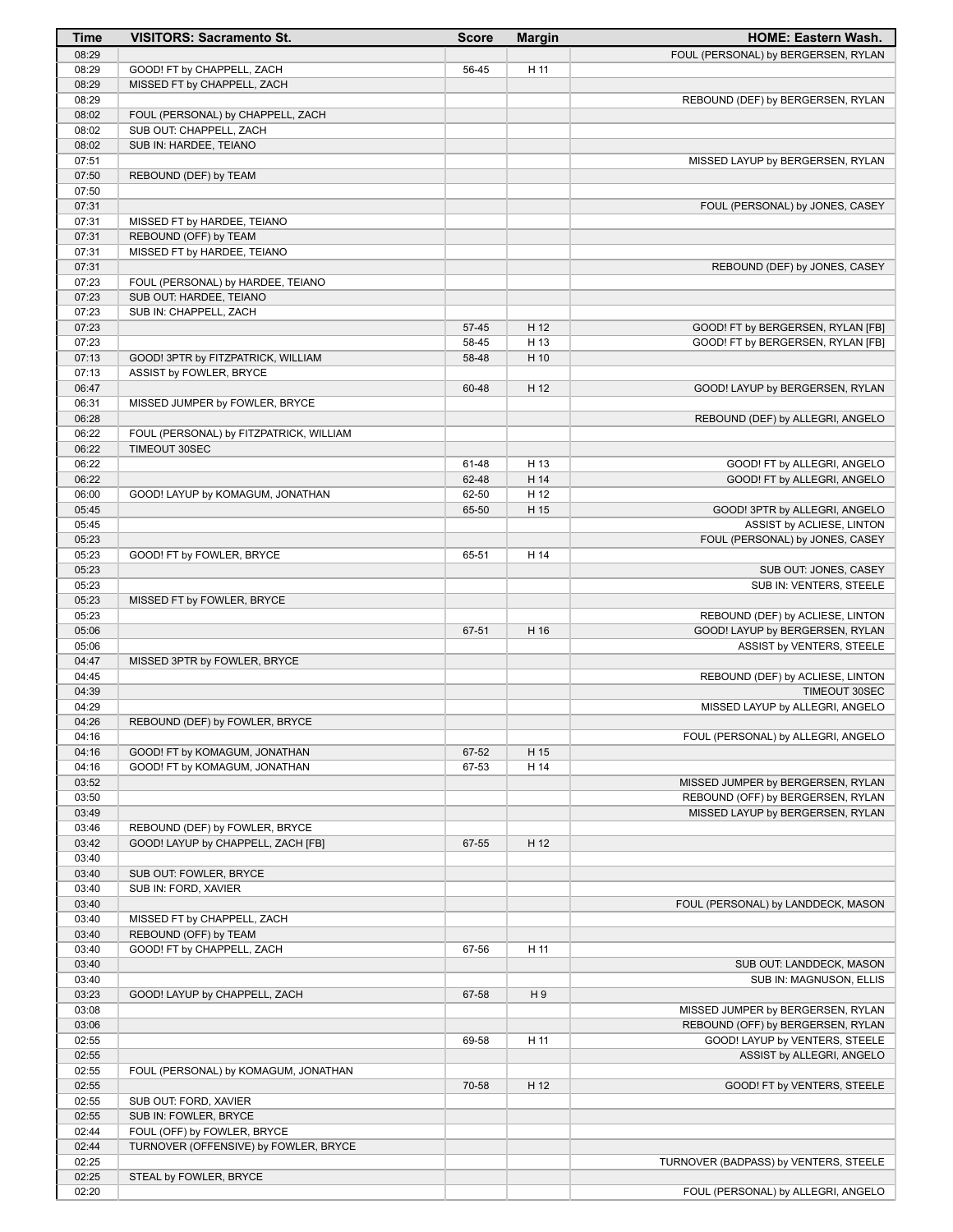| <b>Time</b> | <b>VISITORS: Sacramento St.</b>     | <b>Score</b> | <b>Margin</b> | <b>HOME: Eastern Wash.</b>            |
|-------------|-------------------------------------|--------------|---------------|---------------------------------------|
| 02:20       | GOOD! FT by WILBON, CAMERON [FB]    | 70-59        | H 11          |                                       |
| 02:20       | SUB OUT: CHAPPELL, ZACH             |              |               |                                       |
| 02:20       | SUB IN: FORD, XAVIER                |              |               |                                       |
| 02:20       | GOOD! FT by WILBON, CAMERON [FB]    | 70-60        | H 10          |                                       |
| 01:59       |                                     |              |               | MISSED 3PTR by ALLEGRI, ANGELO        |
| 01:53       | REBOUND (DEF) by WILBON, CAMERON    |              |               |                                       |
| 01:49       | MISSED LAYUP by WILBON, CAMERON     |              |               |                                       |
| 01:48       |                                     |              |               | REBOUND (DEF) by ALLEGRI, ANGELO      |
| 01:47       |                                     |              |               | TURNOVER (BADPASS) by ALLEGRI, ANGELO |
| 01:47       | SUB OUT: FORD, XAVIER               |              |               |                                       |
| 01:47       | SUB IN: CHAPPELL, ZACH              |              |               |                                       |
| 01:34       | MISSED JUMPER by FOWLER, BRYCE      |              |               |                                       |
| 01:32       |                                     |              |               | REBOUND (DEF) by ALLEGRI, ANGELO      |
| 01:14       |                                     |              |               | <b>TIMEOUT TEAM</b>                   |
| 01:14       | SUB OUT: CHAPPELL, ZACH             |              |               |                                       |
| 01:14       | SUB IN: FORD, XAVIER                |              |               |                                       |
| 01:10       |                                     | 73-60        | H 13          | GOOD! 3PTR by ACLIESE, LINTON         |
| 01:10       |                                     |              |               | ASSIST by BERGERSEN, RYLAN            |
| 00:50       | GOOD! JUMPER by FOWLER, BRYCE [PNT] | 73-62        | H 11          |                                       |
| 00:50       | TIMEOUT 30SEC                       |              |               |                                       |
| 00:50       | SUB OUT: KOMAGUM, JONATHAN          |              |               |                                       |
| 00:50       | SUB IN: CHAPPELL, ZACH              |              |               |                                       |
| 00:37       |                                     | 75-62        | H 13          | GOOD! LAYUP by ACLIESE, LINTON        |
| 00:37       |                                     |              |               | ASSIST by VENTERS, STEELE             |
| 00:29       | MISSED 3PTR by WILBON, CAMERON      |              |               |                                       |
| 00:26       |                                     |              |               | REBOUND (DEF) by VENTERS, STEELE      |

# **Sacramento St. 62, Eastern Wash. 75**

| <b>Points (This Period)</b> | <b>SAC</b>     | <b>EWU</b>     |
|-----------------------------|----------------|----------------|
| In the Paint                | 14             | 14             |
| Off Turns                   | 11             |                |
| 2nd Chance                  |                |                |
| Fast Break                  |                |                |
| Bench                       |                |                |
| Per Poss                    | 1.031<br>16/32 | 1.156<br>16/32 |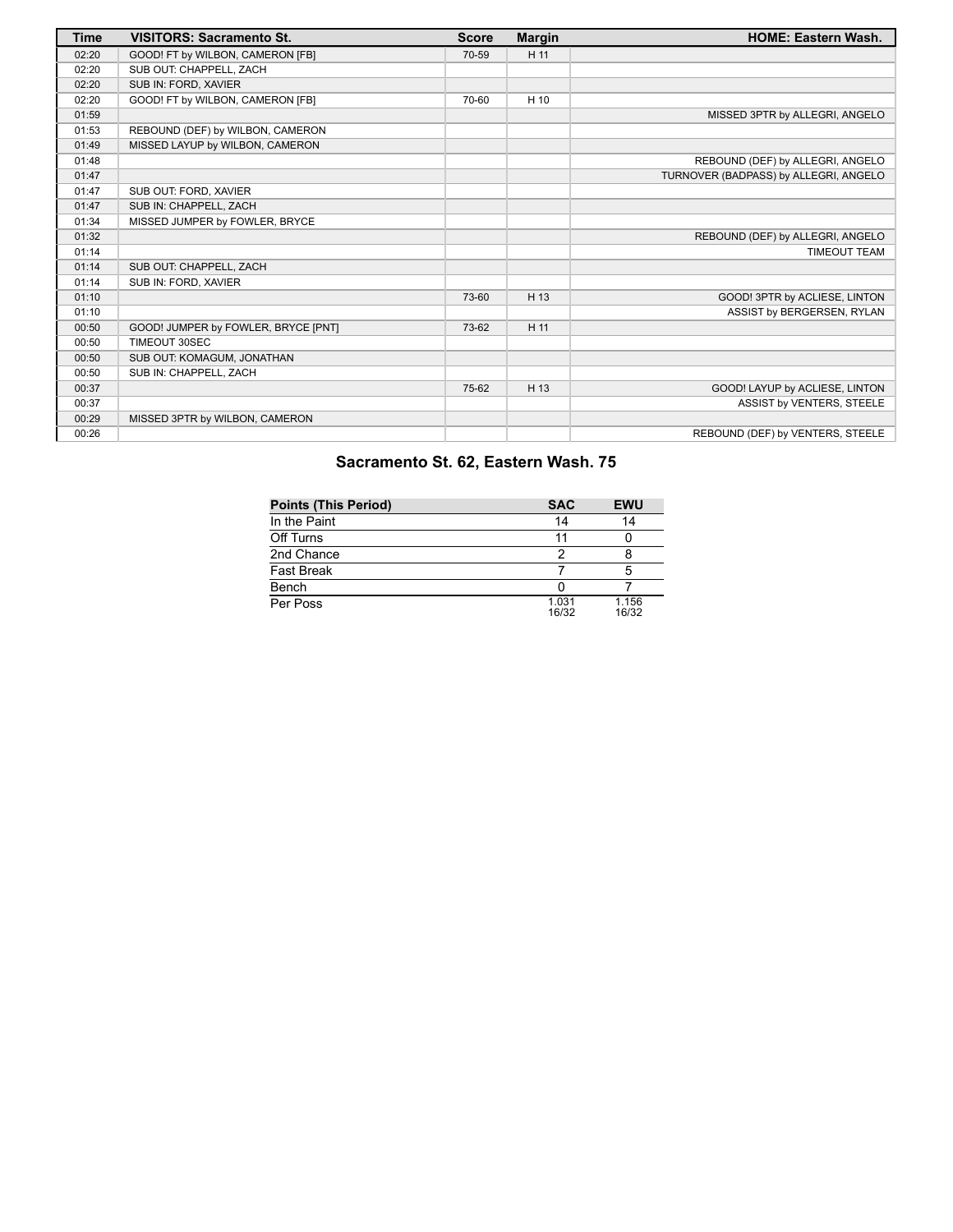#### **Official Scoring/Possession Reference Chart Sacramento St. vs Eastern Wash. Period 1 January 20, 2022 at Reese Court - Cheney**



**Period 1**

#### **Starters:**

**Sacramento St.**: 4 CHAPPELL,ZACH (G); 14 FITZPATRICK,WILLIAM (G); 21 KOMAGUM,JONATHAN (F); 22 WILBON,CAMERON (F); 23 FOWLER,BRYCE (G);<br>**Eastern Wash.**: 2 VENTERS,STEELE (F); 10 PRICE,ETHAN (F); 11 BERGERSEN,RYLAN (G); 13

| <b>Time</b> | <b>VISITORS: Sacramento St.</b>     | <b>Score</b> | <b>Margin</b>  | <b>HOME: Eastern Wash.</b>         |
|-------------|-------------------------------------|--------------|----------------|------------------------------------|
| 19:27       | GOOD! JUMPER by CHAPPELL, ZACH [FB] | $0 - 2$      | V <sub>2</sub> |                                    |
| 19:08       |                                     | $3 - 2$      | H <sub>1</sub> | GOOD! 3PTR by ALLEGRI, ANGELO      |
| 18:41       | GOOD! 3PTR by FITZPATRICK, WILLIAM  | $3-5$        | V <sub>2</sub> |                                    |
| 18:25       |                                     | $5-5$        | $\mathsf{T}$   | GOOD! LAYUP by BERGERSEN, RYLAN    |
| 17:39       |                                     | $8 - 5$      | H <sub>3</sub> | GOOD! 3PTR by ALLEGRI, ANGELO      |
| 17:18       | GOOD! 3PTR by WILBON, CAMERON       | $8 - 8$      | T              |                                    |
| 16:49       |                                     | $10 - 8$     | H <sub>2</sub> | GOOD! JUMPER by PRICE, ETHAN [PNT] |
| 16:19       | GOOD! FT by FOWLER, BRYCE           | $10-9$       | H <sub>1</sub> |                                    |
| 16:02       |                                     | 13-9         | H 4            | GOOD! 3PTR by VENTERS, STEELE      |
| 15:21       |                                     | $15-9$       | H <sub>6</sub> | GOOD! LAYUP by ACLIESE, LINTON     |
| 15:06       | GOOD! JUMPER by CHAPPELL, ZACH      | $15 - 11$    | H 4            |                                    |
| 14:09       |                                     | $18 - 11$    | H 7            | GOOD! 3PTR by ALLEGRI, ANGELO      |
| 13:51       | GOOD! LAYUP by HARDEE, TEIANO       | 18-13        | H <sub>5</sub> |                                    |
| 10:59       |                                     | 19-13        | H <sub>6</sub> | GOOD! FT by BERGERSEN, RYLAN       |
| 10:59       |                                     | $20 - 13$    | H 7            | GOOD! FT by BERGERSEN, RYLAN       |
| 10:21       |                                     | $21 - 13$    | H <sub>8</sub> | GOOD! FT by PRICE, ETHAN           |
| 09:55       | GOOD! 3PTR by CHAPPELL, ZACH        | $21 - 16$    | H <sub>5</sub> |                                    |
| 09:39       |                                     | 23-16        | H 7            | GOOD! LAYUP by PRICE, ETHAN        |
| 09:18       | GOOD! LAYUP by FOWLER, BRYCE        | 23-18        | H <sub>5</sub> |                                    |
| 09:12       |                                     | $25 - 18$    | H 7            | GOOD! LAYUP by BERGERSEN, RYLAN    |
| 08:35       | GOOD! LAYUP by WILBON, CAMERON      | 25-20        | H <sub>5</sub> |                                    |
| 05:21       |                                     | 27-20        | H 7            | GOOD! DUNK by PRICE, ETHAN         |
| 04:36       |                                     | 29-20        | H 9            | GOOD! LAYUP by ACLIESE, LINTON     |
| 04:10       | GOOD! LAYUP by WILBON, CAMERON      | 29-22        | H 7            |                                    |
| 03:53       |                                     | 32-22        | H 10           | GOOD! 3PTR by VENTERS, STEELE      |
| 02:55       | GOOD! 3PTR by FITZPATRICK, WILLIAM  | 32-25        | H 7            |                                    |
| 02:39       |                                     | 34-25        | H 9            | GOOD! JUMPER by VENTERS, STEELE    |
| 01:14       |                                     | 36-25        | H 11           | GOOD! LAYUP by ACLIESE, LINTON     |
| 00:50       | GOOD! FT by FOWLER, BRYCE           | 36-26        | H 10           |                                    |
| 00:50       | GOOD! FT by FOWLER, BRYCE           | 36-27        | H 9            |                                    |
| 00:43       |                                     | 38-27        | H 11           | GOOD! LAYUP by LANDDECK, MASON     |
| 00:13       | GOOD! FT by FOWLER, BRYCE           | 38-28        | H 10           |                                    |
| 00:13       | GOOD! FT by FOWLER, BRYCE           | 38-29        | H 9            |                                    |

**Sacramento St. 29, Eastern Wash. 38**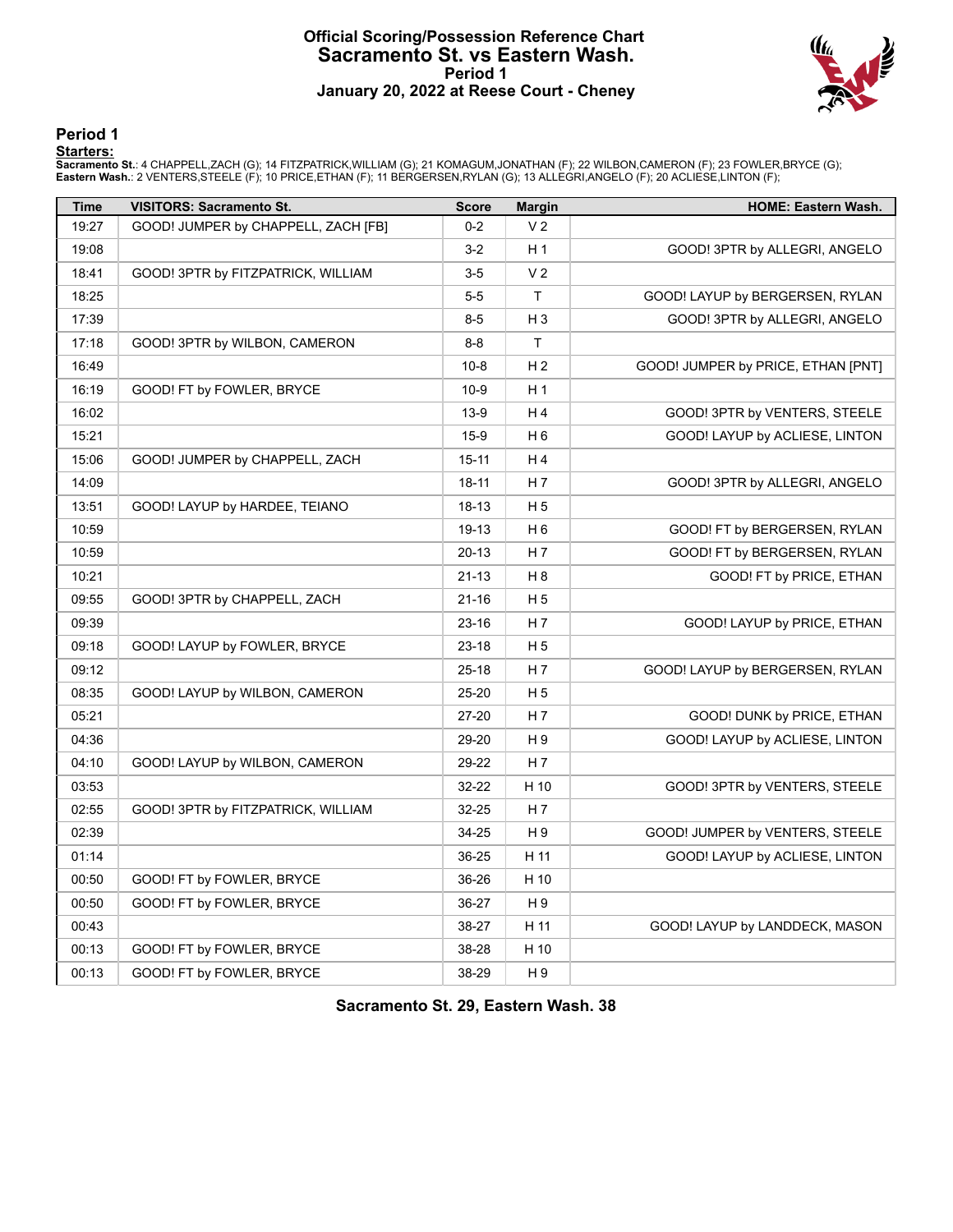# **Official Scoring/Possession Reference Chart Sacramento St. vs Eastern Wash. Period 2 January 20, 2022 at Reese Court - Cheney**



**Period 2**

#### **Starters:**

**Sacramento St.**: 4 CHAPPELL,ZACH (G); 14 FITZPATRICK,WILLIAM (G); 21 KOMAGUM,JONATHAN (F); 22 WILBON,CAMERON (F); 23 FOWLER,BRYCE (G);<br>**Eastern Wash.**: 2 VENTERS,STEELE (F); 10 PRICE,ETHAN (F); 11 BERGERSEN,RYLAN (G); 13

| Time  | <b>VISITORS: Sacramento St.</b>         | <b>Score</b> | <b>Margin</b>  | HOME: Eastern Wash.                 |
|-------|-----------------------------------------|--------------|----------------|-------------------------------------|
| 19:34 | GOOD! 3PTR by FITZPATRICK, WILLIAM [FB] | 38-32        | H 6            |                                     |
| 19:03 |                                         | 40-32        | H <sub>8</sub> | GOOD! LAYUP by ACLIESE, LINTON      |
| 17:35 |                                         | 43-32        | H 11           | GOOD! 3PTR by BERGERSEN, RYLAN [FB] |
| 17:12 | GOOD! FT by CHAPPELL, ZACH              | 43-33        | H 10           |                                     |
| 17:12 | GOOD! FT by CHAPPELL, ZACH              | 43-34        | H9             |                                     |
| 15:30 | GOOD! LAYUP by WILBON, CAMERON          | 43-36        | H 7            |                                     |
| 14:53 | GOOD! LAYUP by KOMAGUM, JONATHAN        | 43-38        | H <sub>5</sub> |                                     |
| 14:30 |                                         | 46-38        | H <sub>8</sub> | GOOD! 3PTR by PRICE, ETHAN          |
| 14:11 | GOOD! FT by CHAPPELL, ZACH              | 46-39        | H 7            |                                     |
| 14:11 | GOOD! FT by CHAPPELL, ZACH              | 46-40        | H 6            |                                     |
| 14:02 |                                         | 48-40        | H <sub>8</sub> | GOOD! LAYUP by MAGNUSON, ELLIS      |
| 11:43 |                                         | 51-40        | H 11           | GOOD! 3PTR by JONES, CASEY          |
| 10:34 |                                         | 54-40        | H 14           | GOOD! 3PTR by VENTERS, STEELE       |
| 09:40 | GOOD! FT by FOWLER, BRYCE               | 54-41        | H 13           |                                     |
| 09:40 | GOOD! FT by FOWLER, BRYCE               | 54-42        | H 12           |                                     |
| 09:00 | GOOD! DUNK by WILBON, CAMERON           | 54-44        | H 10           |                                     |
| 08:48 |                                         | 56-44        | H 12           | GOOD! LAYUP by JONES, CASEY         |
| 08:29 | GOOD! FT by CHAPPELL, ZACH              | 56-45        | H 11           |                                     |
| 07:23 |                                         | 57-45        | H 12           | GOOD! FT by BERGERSEN, RYLAN [FB]   |
| 07:23 |                                         | 58-45        | H 13           | GOOD! FT by BERGERSEN, RYLAN [FB]   |
| 07:13 | GOOD! 3PTR by FITZPATRICK, WILLIAM      | 58-48        | H 10           |                                     |
| 06:47 |                                         | 60-48        | H 12           | GOOD! LAYUP by BERGERSEN, RYLAN     |
| 06:22 |                                         | 61-48        | H 13           | GOOD! FT by ALLEGRI, ANGELO         |
| 06:22 |                                         | 62-48        | H 14           | GOOD! FT by ALLEGRI, ANGELO         |
| 06:00 | GOOD! LAYUP by KOMAGUM, JONATHAN        | 62-50        | H 12           |                                     |
| 05:45 |                                         | 65-50        | H 15           | GOOD! 3PTR by ALLEGRI, ANGELO       |
| 05:23 | GOOD! FT by FOWLER, BRYCE               | 65-51        | H 14           |                                     |
| 05:06 |                                         | 67-51        | H 16           | GOOD! LAYUP by BERGERSEN, RYLAN     |
| 04:16 | GOOD! FT by KOMAGUM, JONATHAN           | 67-52        | H 15           |                                     |
| 04:16 | GOOD! FT by KOMAGUM, JONATHAN           | 67-53        | H 14           |                                     |
| 03:42 | GOOD! LAYUP by CHAPPELL, ZACH [FB]      | 67-55        | H 12           |                                     |
| 03:40 | GOOD! FT by CHAPPELL, ZACH              | 67-56        | H 11           |                                     |
| 03:23 | GOOD! LAYUP by CHAPPELL, ZACH           | 67-58        | H 9            |                                     |
| 02:55 |                                         | 69-58        | H 11           | GOOD! LAYUP by VENTERS, STEELE      |
| 02:55 |                                         | 70-58        | H 12           | GOOD! FT by VENTERS, STEELE         |
| 02:20 | GOOD! FT by WILBON, CAMERON [FB]        | 70-59        | H 11           |                                     |
| 02:20 | GOOD! FT by WILBON, CAMERON [FB]        | 70-60        | H 10           |                                     |
| 01:10 |                                         | 73-60        | H 13           | GOOD! 3PTR by ACLIESE, LINTON       |
| 00:50 | GOOD! JUMPER by FOWLER, BRYCE [PNT]     | 73-62        | H 11           |                                     |
| 00:37 |                                         | 75-62        | H 13           | GOOD! LAYUP by ACLIESE, LINTON      |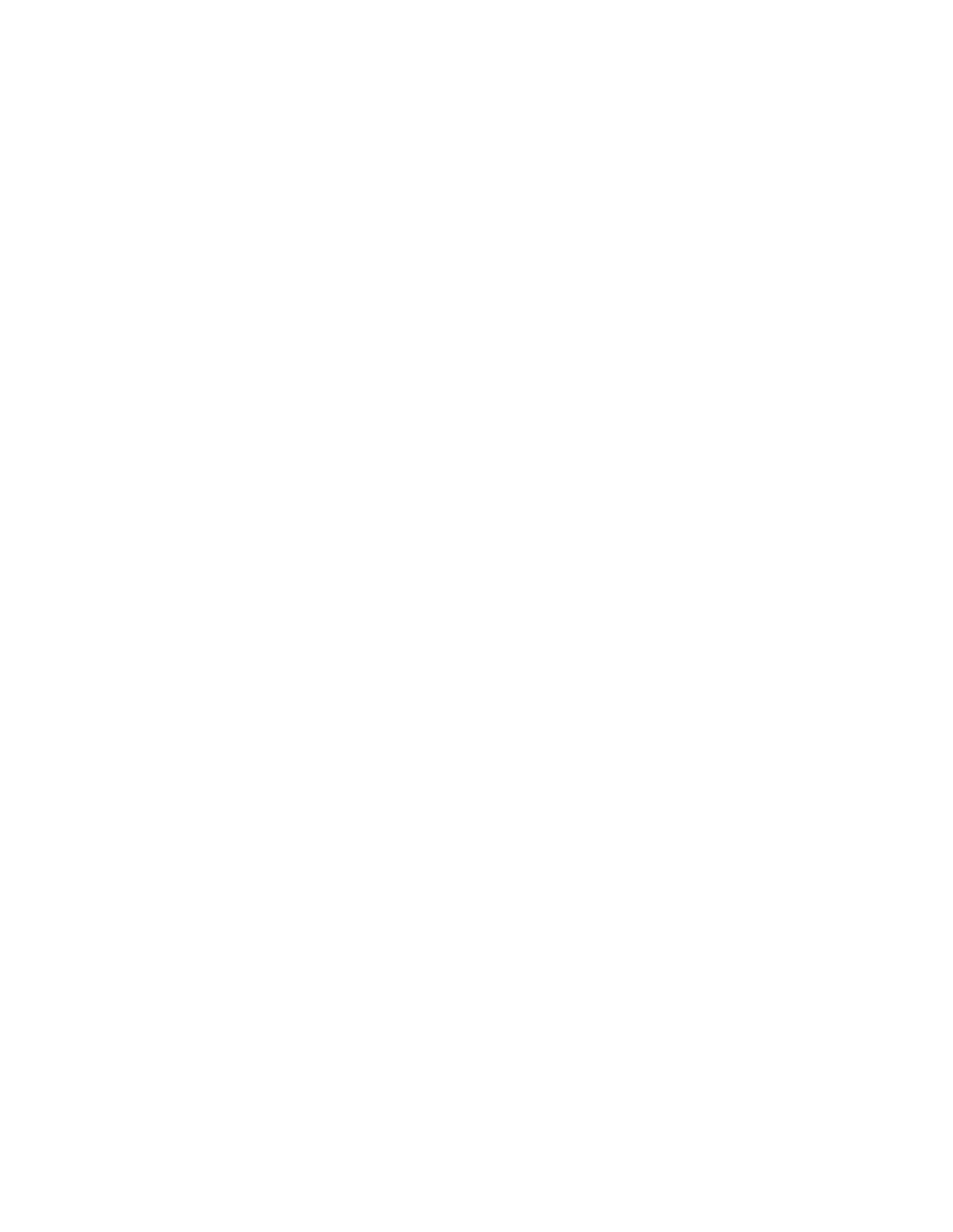# **Official Substitutions Log Sacramento St. vs Eastern Wash. Period 1 January 20, 2022 at Reese Court - Cheney**



| <b>VISITORS: Sacramento St.</b>  | <b>Time</b> | <b>Score</b> | <b>HOME: Eastern Wash.</b>     |
|----------------------------------|-------------|--------------|--------------------------------|
| 4 CHAPPELL.ZACH                  |             |              | 2 VENTERS.STEELE               |
| 14 FITZPATRICK, WILLIAM          |             |              | 10 PRICE, ETHAN                |
| 21 KOMAGUM, JONATHAN             |             |              | 11 BERGERSEN, RYLAN            |
| 22 WILBON, CAMERON               |             |              | 13 ALLEGRI, ANGELO             |
| 23 FOWLER, BRYCE                 |             |              | 20 ACLIESE, LINTON             |
| SUB OUT: 23 FOWLER, BRYCE        | 15:35       | $9 - 13$     |                                |
| SUB IN: 1 HARDEE, TEIANO         | 15:35       |              |                                |
|                                  | 13:19       | $13 - 18$    | SUB OUT: PRICE, ETHAN          |
|                                  | 13:19       |              | <b>SUB IN: MAGNUSON, ELLIS</b> |
| SUB OUT: 14 FITZPATRICK, WILLIAM | 13:19       |              |                                |
| SUB OUT: 21 KOMAGUM.JONATHAN     | 13:19       |              |                                |
| SUB OUT: 22 WILBON, CAMERON      | 13:19       |              |                                |
| SUB IN: 3 BARROS III, RICK       | 13:19       |              |                                |
| SUB IN: 23 FOWLER, BRYCE         | 13:19       |              |                                |
| SUB IN: 32 CLARKIN, HUGO         | 13:19       |              |                                |
| SUB OUT: 1 HARDEE, TEIANO        | 11:34       | $13 - 18$    |                                |
| SUB OUT: 4 CHAPPELL, ZACH        | 11:34       |              |                                |
| SUB IN: 2 GREENE, MARCUS         | 11:34       |              |                                |
| SUB IN: 14 FITZPATRICK, WILLIAM  | 11:34       |              |                                |
|                                  | 11:34       |              | SUB OUT: VENTERS, STEELE       |
|                                  | 11:34       |              | SUB IN: LANDDECK, MASON        |
|                                  | 10:32       | 13-20        | SUB OUT: ACLIESE, LINTON       |
|                                  | 10:32       |              | SUB IN: PRICE, ETHAN           |
| SUB OUT: 2 GREENE, MARCUS        | 10:32       |              |                                |
| SUB OUT: 3 BARROS III, RICK      | 10:32       |              |                                |
| SUB OUT: 32 CLARKIN, HUGO        | 10:32       |              |                                |
| SUB IN: 4 CHAPPELL, ZACH         | 10:32       |              |                                |
| SUB IN: 21 KOMAGUM, JONATHAN     | 10:32       |              |                                |
| SUB IN: 22 WILBON, CAMERON       | 10:32       |              |                                |
|                                  | 08:12       | $20 - 25$    | SUB OUT: ALLEGRI, ANGELO       |
|                                  | 08:12       |              | SUB IN: ACLIESE, LINTON        |
|                                  | 06:20       | $20 - 25$    | SUB OUT: BERGERSEN, RYLAN      |
|                                  | 06:20       |              | SUB IN: ALLEGRI, ANGELO        |
|                                  | 05:21       | 20-27        | SUB OUT: LANDDECK, MASON       |
|                                  | 05:21       |              | SUB IN: VENTERS, STEELE        |
| SUB OUT: 22 WILBON, CAMERON      | 04:01       | 22-29        |                                |
| SUB IN: 1 HARDEE, TEIANO         | 04:01       |              |                                |
|                                  | 02:18       | 25-34        | SUB OUT: VENTERS, STEELE       |
|                                  | 02:18       |              |                                |
|                                  |             |              | SUB OUT: MAGNUSON, ELLIS       |
|                                  | 02:18       |              | SUB IN: BERGERSEN, RYLAN       |
|                                  | 02:18       |              | SUB IN: LANDDECK, MASON        |
| SUB OUT: 1 HARDEE, TEIANO        | 02:18       |              |                                |
| SUB IN: 3 BARROS III, RICK       | 02:18       |              |                                |
|                                  | 00:13       | 28-38        | SUB OUT: BERGERSEN, RYLAN      |
|                                  | 00:13       |              | SUB IN: VENTERS, STEELE        |

**Sacramento St. 29, Eastern Wash. 38**